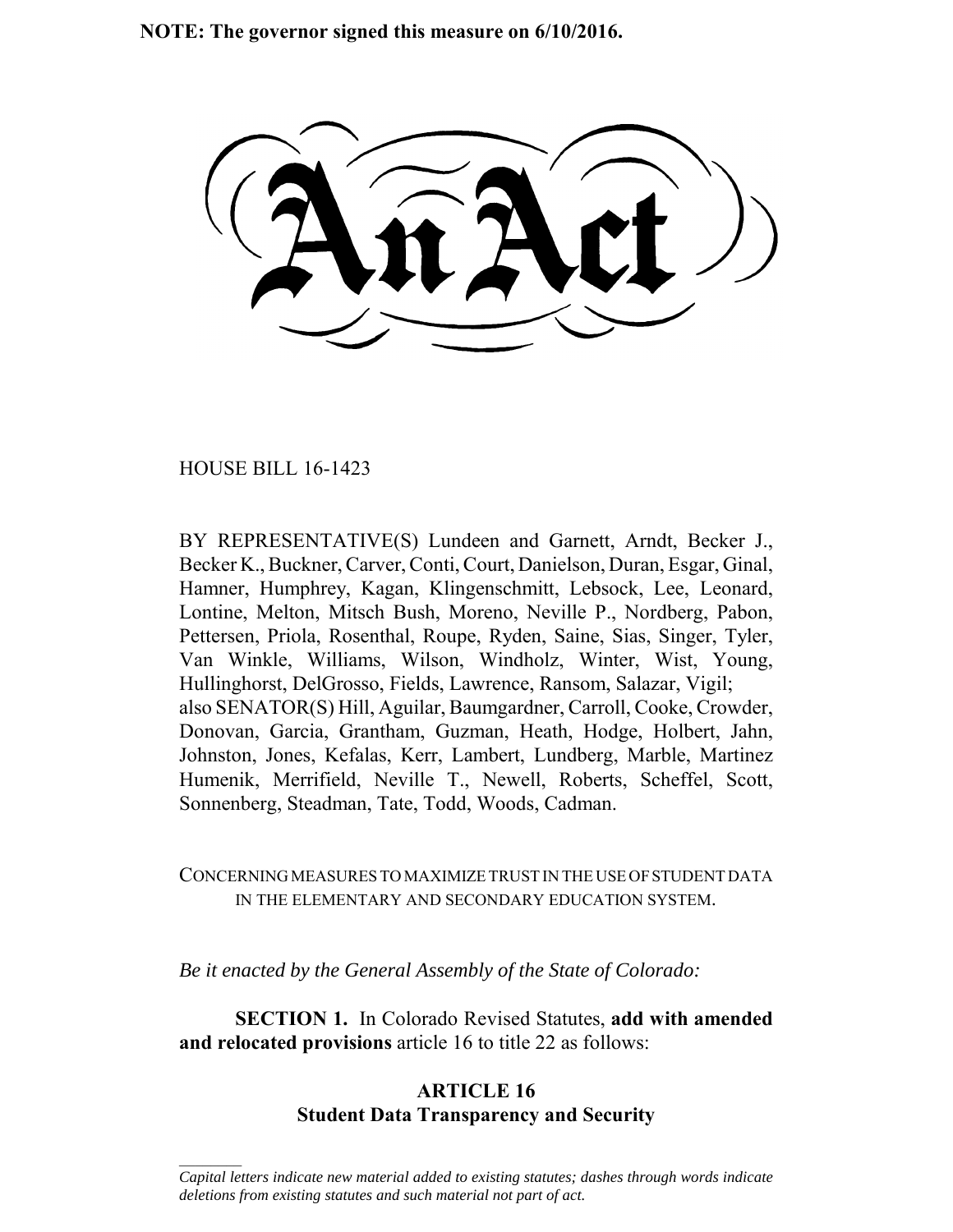**22-16-101. Short title.** THE SHORT TITLE OF THIS ARTICLE IS THE "STUDENT DATA TRANSPARENCY AND SECURITY ACT".

**22-16-102. Legislative declaration.** THE GENERAL ASSEMBLY RECOGNIZES THAT, WITH THE INCREASING USE OF TECHNOLOGY IN EDUCATION, IT IS IMPERATIVE THAT INFORMATION THAT IDENTIFIES INDIVIDUAL STUDENTS AND THEIR FAMILIES IS VIGILANTLY PROTECTED FROM MISAPPROPRIATION AND MISUSE THAT COULD HARM STUDENTS OR THEIR FAMILIES. THE GENERAL ASSEMBLY ALSO FINDS, HOWEVER, THAT THERE ARE MANY POSITIVE WAYS IN WHICH A STUDENT'S PERSONALLY IDENTIFIABLE INFORMATION MAY BE USED TO IMPROVE THE QUALITY OF THE EDUCATION THE STUDENT RECEIVES AND TO POSITIVELY IMPACT THE EDUCATIONAL AND CAREER OUTCOMES THAT THE STUDENT ACHIEVES.THE GENERAL ASSEMBLY FINDS, THEREFORE, THAT STUDENT DATA CAN BE BOTH PROTECTED AND POSITIVELY APPLIED BY INCREASING THE LEVEL OF TRANSPARENCY REGARDING, AND SPECIFYING AND ENFORCING LIMITATIONS ON, THE COLLECTION, USE, STORAGE, AND DESTRUCTION OF STUDENT DATA.

**22-16-103. [Formerly 22-2-309 (2)] Definitions.** As used in this section ARTICLE, unless the context otherwise requires:

 $(a)$  (1) "Aggregate data" means data collected and reported at the group, cohort, or institutional level THAT IS AGGREGATED USING PROTOCOLS THAT ARE EFFECTIVE FOR PRESERVING THE ANONYMITY OF EACH INDIVIDUAL INCLUDED IN THE DATA.

(b) "Data system" means the Colorado state department of education student data system.

(2) "DEPARTMENT" MEANS THE DEPARTMENT OF EDUCATION CREATED AND EXISTING PURSUANT TO SECTION 24-1-115, C.R.S.

(3) "DESTROY" MEANS TO REMOVE STUDENT PERSONALLY IDENTIFIABLE INFORMATION SO THAT IT IS PERMANENTLY IRRETRIEVABLE IN THE NORMAL COURSE OF BUSINESS.

(4) "LOCAL EDUCATION PROVIDER" MEANS A SCHOOL DISTRICT, A CHARTER SCHOOL AUTHORIZED BY A SCHOOL DISTRICT PURSUANT TO PART 1 OF ARTICLE 30.5 OF THIS TITLE, A CHARTER SCHOOL AUTHORIZED BY THE

## PAGE 2-HOUSE BILL 16-1423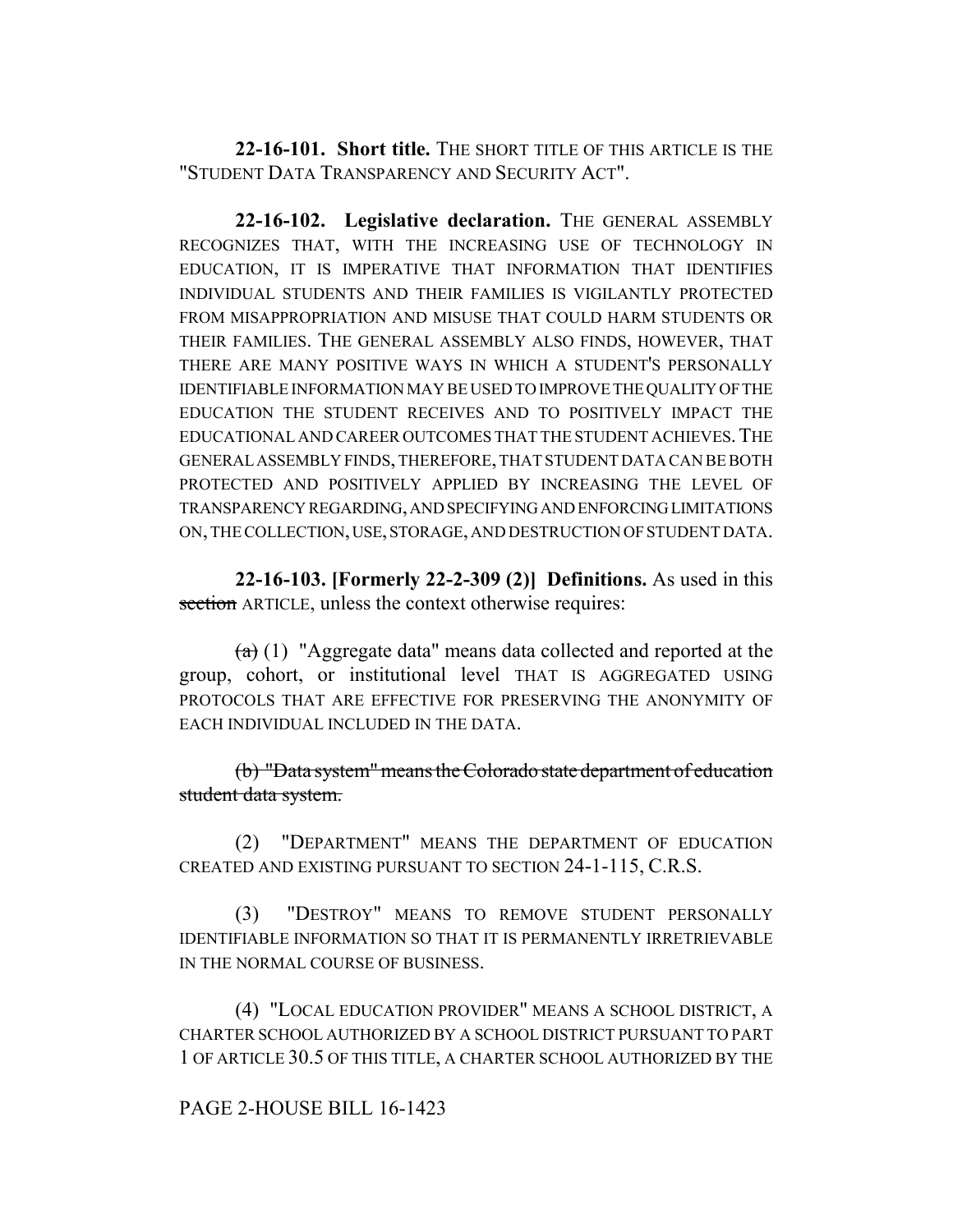STATE CHARTER SCHOOL INSTITUTE PURSUANT TO PART 5 OF ARTICLE 30.5 OF THIS TITLE, OR A BOARD OF COOPERATIVE SERVICES CREATED AND OPERATING PURSUANT TO ARTICLE 5 OF THIS TITLE THAT OPERATES ONE OR MORE PUBLIC SCHOOLS.

(5) "PARENT" MEANS A STUDENT'S BIOLOGICAL OR ADOPTIVE PARENT OR THE STUDENT'S LEGAL GUARDIAN.

(c) "Personally identifiable data" means a dataset that is linked to a specific student or the student's parent or legal guardian and that would allow a reasonable person in the school community, who does not have knowledge of the relevant circumstances, to identify the student, parent, or legal guardian with reasonable certainty.

(6) "PUBLIC EDUCATION ENTITY" MEANS THE DEPARTMENT, A LOCAL EDUCATION PROVIDER, THE STATE CHARTER SCHOOL INSTITUTE ESTABLISHED IN SECTION 22-30.5-503, OR A PUBLIC SCHOOL.

(7) (a) "SCHOOL SERVICE" MEANS AN INTERNET WEBSITE, ONLINE SERVICE, ONLINE APPLICATION, OR MOBILE APPLICATION THAT:

(I) IS DESIGNED AND MARKETED PRIMARILY FOR USE IN A PRESCHOOL, ELEMENTARY SCHOOL, OR SECONDARY SCHOOL;

(II) IS USED AT THE DIRECTION OF TEACHERS OR OTHER EMPLOYEES OF A LOCAL EDUCATION PROVIDER; AND

(III) COLLECTS, MAINTAINS, OR USES STUDENT PERSONALLY IDENTIFIABLE INFORMATION.

(b) "SCHOOL SERVICE" DOES NOT INCLUDE AN INTERNET WEBSITE, ONLINE SERVICE, ONLINE APPLICATION, OR MOBILE APPLICATION THAT IS DESIGNED AND MARKETED FOR USE BY INDIVIDUALS OR ENTITIES GENERALLY, EVEN IF IT IS ALSO MARKETED TO A UNITED STATES PRESCHOOL, ELEMENTARY SCHOOL, OR SECONDARY SCHOOL.

(8) "SCHOOL SERVICE CONTRACT PROVIDER" OR "CONTRACT PROVIDER" MEANS AN ENTITY, OTHER THAN A PUBLIC EDUCATION ENTITY OR AN INSTITUTION OF HIGHER EDUCATION, THAT ENTERS INTO A FORMAL, NEGOTIATED CONTRACT WITH A PUBLIC EDUCATION ENTITY TO PROVIDE A

PAGE 3-HOUSE BILL 16-1423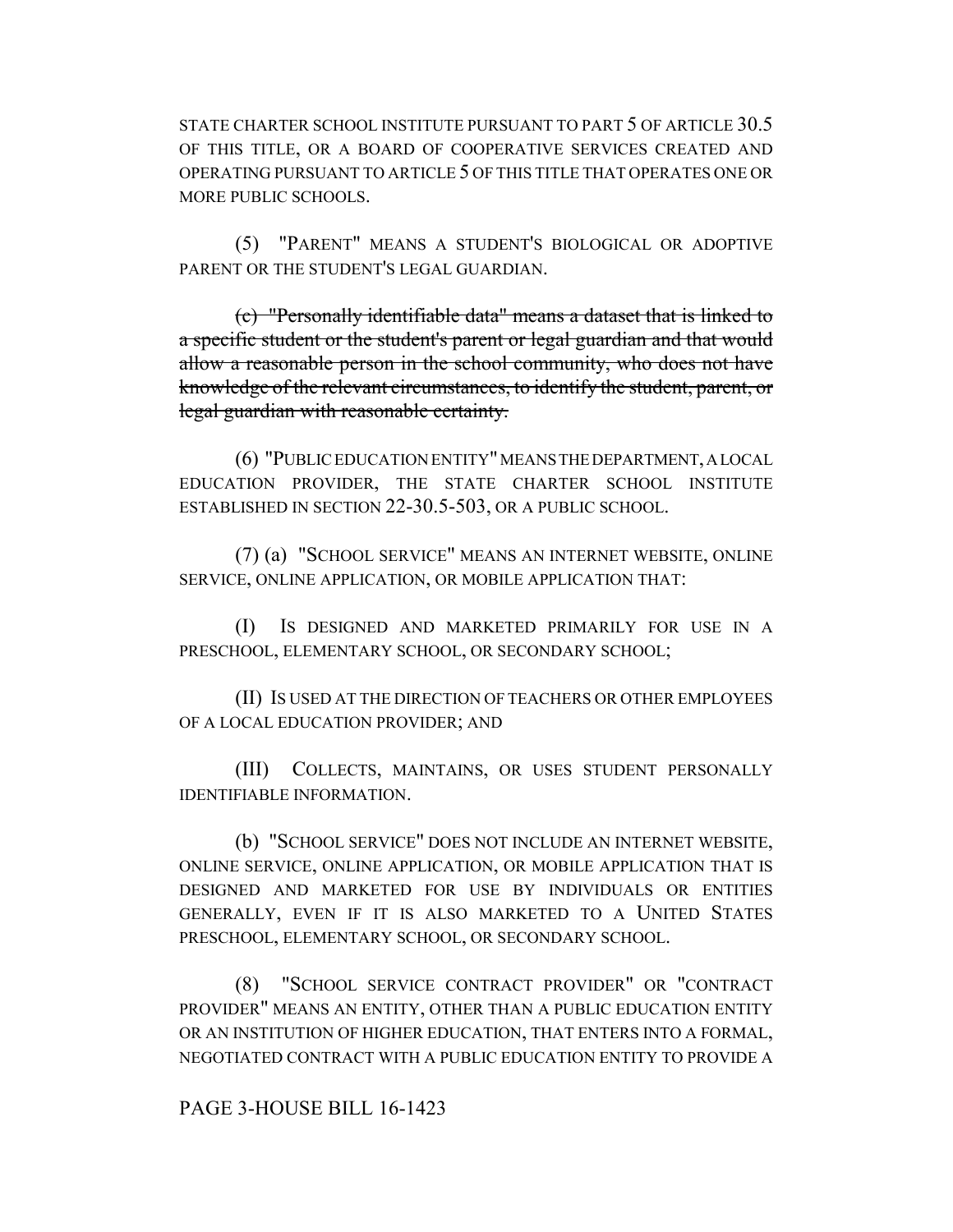SCHOOL SERVICE.

(9) "SCHOOL SERVICE ON-DEMAND PROVIDER" OR "ON-DEMAND PROVIDER" MEANS AN ENTITY, OTHER THAN A PUBLIC EDUCATION ENTITY, THAT PROVIDES A SCHOOL SERVICE ON OCCASION TO A PUBLIC EDUCATION ENTITY, SUBJECT TO AGREEMENT BY THE PUBLIC EDUCATION ENTITY, OR AN EMPLOYEE OF THE PUBLIC EDUCATION ENTITY, TO STANDARD, NON-NEGOTIABLE TERMS AND CONDITIONS OF SERVICE ESTABLISHED BY THE PROVIDING ENTITY.

(10) "SMALL RURAL SCHOOL DISTRICT" MEANS A SCHOOL DISTRICT THAT THE DEPARTMENT IDENTIFIES AS RURAL, BASED ON THE GEOGRAPHIC SIZE OF THE SCHOOL DISTRICT AND THE DISTANCE OF THE SCHOOL DISTRICT FROM THE NEAREST LARGE, URBANIZED AREA, AND THAT ENROLLS FEWER THAN ONE THOUSAND STUDENTS IN KINDERGARTEN THROUGH TWELFTH GRADE.

(d) "State-assigned statewide student identifier" means the unique student identifier assigned by the department to each student that must neither be nor include the social security number of a student in whole or in sequential part.

(11) "STATE BOARD" MEANS THE STATE BOARD OF EDUCATION CREATED IN SECTION 1 OF ARTICLE IX OF THE STATE CONSTITUTION.

(e) (I) "Student data" means data that is collected and stored by the department at the individual student level and included in a student's educational record.

(II) "Student data" includes:

(A) State-administered assessment results, including participation information;

(B) Courses taken and completed, credits earned, and other transcript information;

(C) Course grades and grade point average;

(D) Grade level and expected graduation year;

PAGE 4-HOUSE BILL 16-1423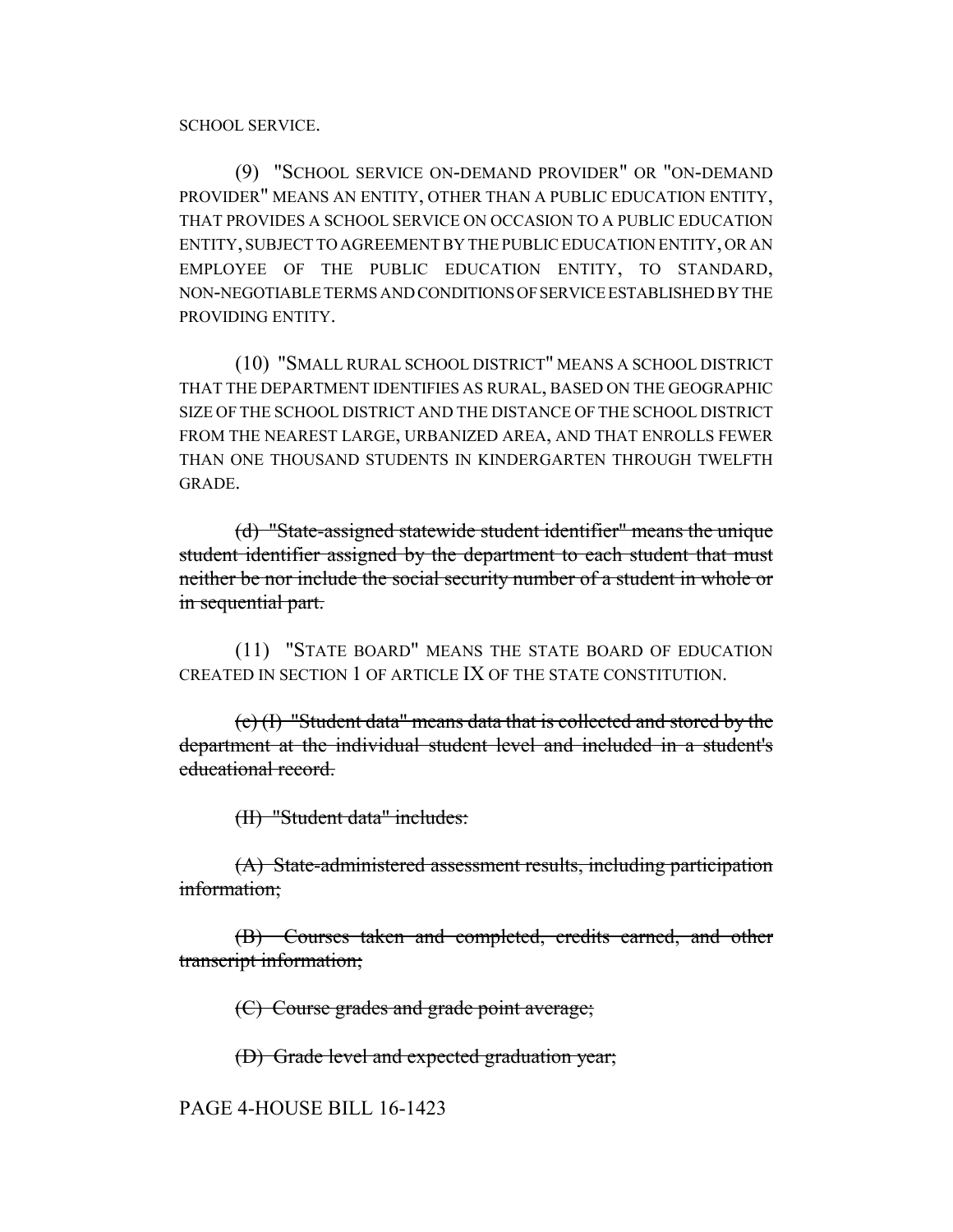(E) Degree, diploma, credential attainment, or other school exit information:

(F) Attendance and mobility information between and within Colorado school districts;

(G) Special education data and special education discipline reports limited to objective information that is sufficient to produce the federal Title IV annual incident report;

(H) Date of birth, full name, gender, race, and ethnicity; and

(I) Program participation information required by state or federal law.

(12) "STUDENT DATA SYSTEM" MEANS THE COLORADO DEPARTMENT OF EDUCATION STUDENT DATA COLLECTION SYSTEM.

(13) "STUDENT PERSONALLY IDENTIFIABLE INFORMATION" MEANS INFORMATION THAT, ALONE OR IN COMBINATION, PERSONALLY IDENTIFIES AN INDIVIDUAL STUDENT OR THE STUDENT'S PARENT OR FAMILY, AND THAT IS COLLECTED, MAINTAINED, GENERATED, OR INFERRED BY A PUBLIC EDUCATION ENTITY, EITHER DIRECTLY OR THROUGH A SCHOOL SERVICE, OR BY A SCHOOL SERVICE CONTRACT PROVIDER OR SCHOOL SERVICE ON-DEMAND PROVIDER.

(14) "TARGETED ADVERTISING" MEANS SELECTING AND SENDING ADVERTISEMENTS TO A STUDENT BASED ON INFORMATION OBTAINED OR INFERRED OVER TIME FROM THE STUDENT'S ONLINE BEHAVIOR, USE OF APPLICATIONS, OR PERSONALLY IDENTIFIABLE INFORMATION. "TARGETED ADVERTISING" DOES NOT INCLUDE:

(a) ADVERTISING TO A STUDENT:

(I) AT AN ONLINE LOCATION BASED ON THE STUDENT'S CURRENT VISIT TO THAT LOCATION OR IN RESPONSE TO THE STUDENT'S REQUEST FOR INFORMATION OR FEEDBACK; AND

(II) WITHOUT THE COLLECTION AND RETENTION OF A STUDENT'S ONLINE ACTIVITIES OVER TIME;

# PAGE 5-HOUSE BILL 16-1423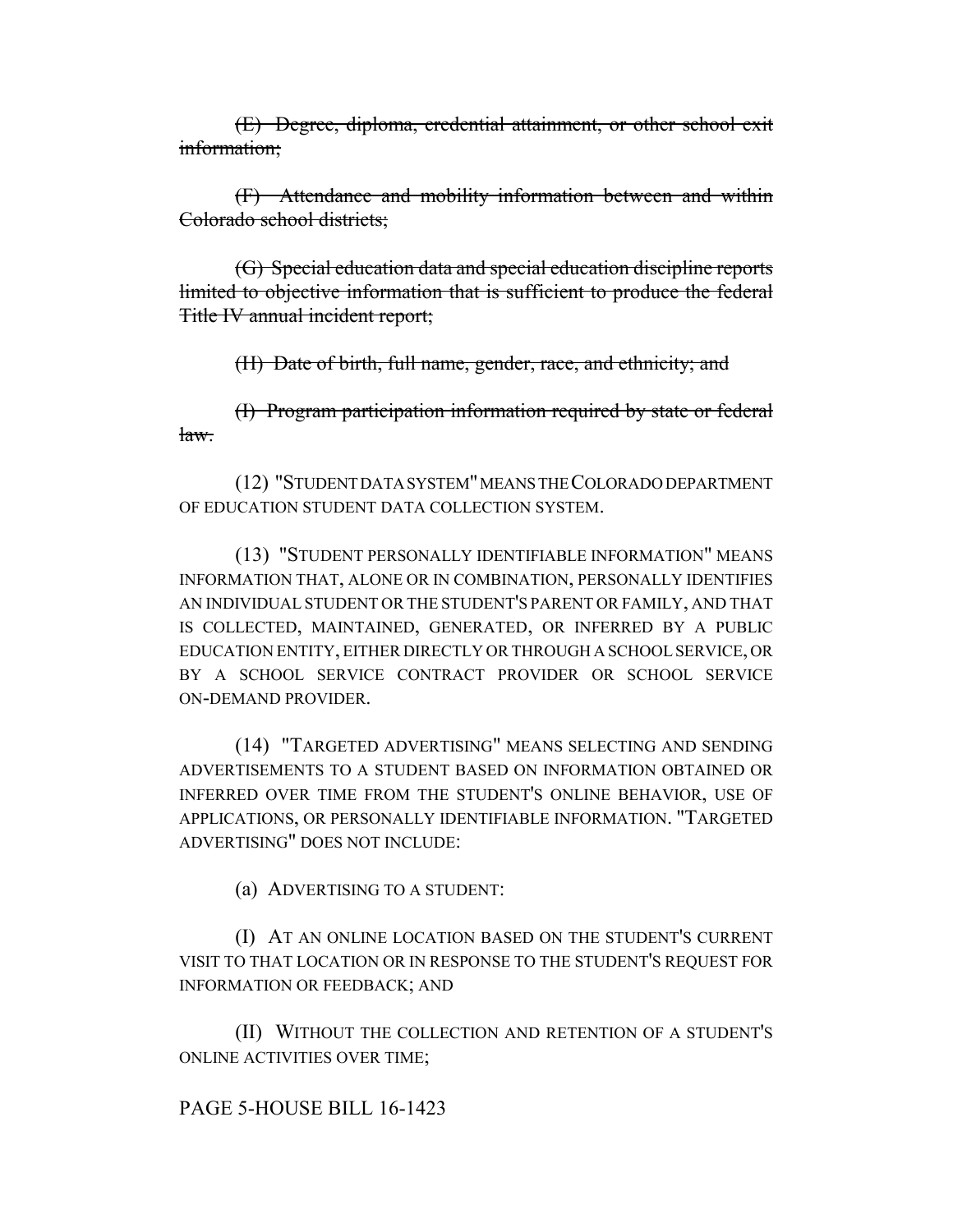(b) ADAPTIVE LEARNING, PERSONALIZED LEARNING, OR CUSTOMIZED EDUCATION; OR

(c) WITH THE CONSENT OF A STUDENT OR THE STUDENT'S PARENT, USING THE STUDENT'S PERSONALLY IDENTIFIABLE INFORMATION TO IDENTIFY FOR THE STUDENT INSTITUTIONS OF HIGHER EDUCATION OR SCHOLARSHIP PROVIDERS THAT ARE SEEKING STUDENTS WHO MEET SPECIFIC CRITERIA.

(15) "UNIQUE STUDENT IDENTIFIER" MEANS THE NUMBER ASSIGNED BY THE DEPARTMENT PURSUANT TO SECTION 22-16-105 (1) TO EACH STUDENT ENROLLED IN A PUBLIC SCHOOL.

(16) "VENDOR" MEANS A BUSINESS OR OTHER ORGANIZATION WITH WHICH A PUBLIC EDUCATION ENTITY CONTRACTS FOR A PRODUCT OR SERVICE. "VENDOR" INCLUDES A SCHOOL SERVICE CONTRACT PROVIDER.

**22-16-104. [Formerly 22-2-309 (3)] State board of education duties - rules.** (1) The state board shall:

(a) Create, publish, and make publicly available a data inventory and dictionary or index of data elements with definitions of individual student data fields currently used in the student data system including:

(I) Individual student data PERSONALLY IDENTIFIABLE INFORMATION that school districts and PUBLIC schools are required to report by state and federal education mandates; and

(II) Individual student data PERSONALLY IDENTIFIABLE INFORMATION that is proposed for inclusion in the student data system with a statement regarding the purpose or reason for the proposed collection AND THE USE OF THE COLLECTED DATA;

(b) Develop, publish, and make publicly available policies and procedures to comply with the federal "Family Educational Rights and Privacy Act of 1974", 20 U.S.C. sec. 1232g, and other relevant privacy laws and policies, including but not limited to policies that restrict access to student personally identifiable data INFORMATION in the student data system to: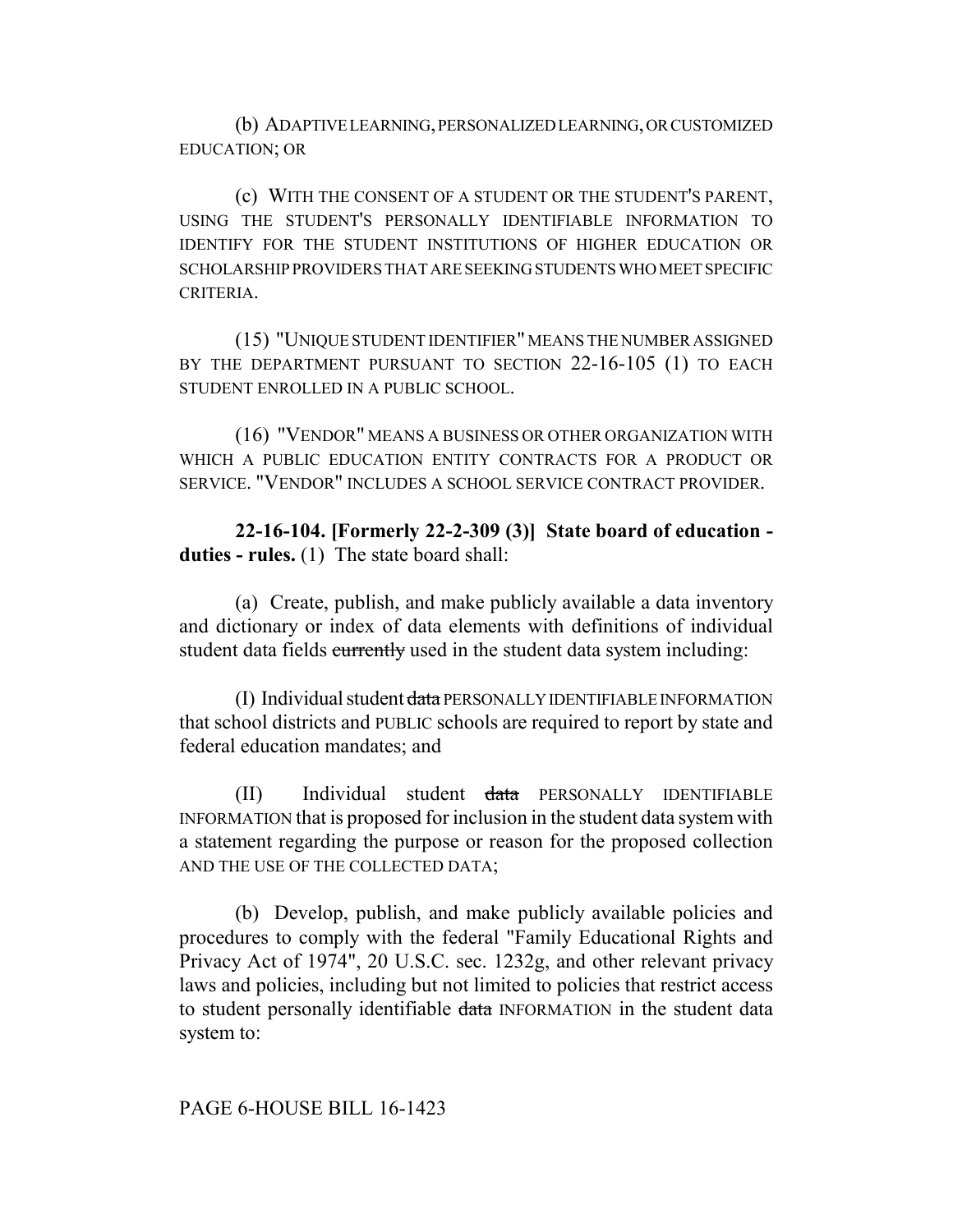(I) The authorized staff of the department that require access to perform assigned or contractual duties, including staff and contractors from the office of information and technology that are assigned to the department;

(II) The department's contractors that require access to perform assigned or contractual duties that comply with the requirements specified by IN paragraph (g) of this subsection  $(3)$  SUBSECTION (1);

(III) School district administrators, teachers, and school personnel who require access to perform assigned duties;

(IV) Students and their parents; and

(V) The authorized staff of other state agencies, including public institutions of higher education, as required by law or defined by interagency data-sharing agreements;

(c) Develop user-friendly information for the public related to the department's data-sharing agreements THAT IS POSTED ON THE DEPARTMENT'S WEBSITE AS PROVIDED IN SECTION 22-16-105 (4);

(d) Develop a detailed data security plan that includes:

(I) Guidelines GUIDANCE for authorizing access to the student data system and to individual student data PERSONALLY IDENTIFIABLE INFORMATION, including guidelines GUIDANCE for authenticating authorized access;

(II) Privacy compliance standards;

(III) Privacy and security audits;

(IV) Security breach planning, notice, and procedures;

(V) Data STUDENT PERSONALLY IDENTIFIABLE INFORMATION retention and disposition DESTRUCTION policies, which must include specific criteria REQUIREMENTS for identifying when and how the data STUDENT PERSONALLY IDENTIFIABLE INFORMATION will be destroyed;

PAGE 7-HOUSE BILL 16-1423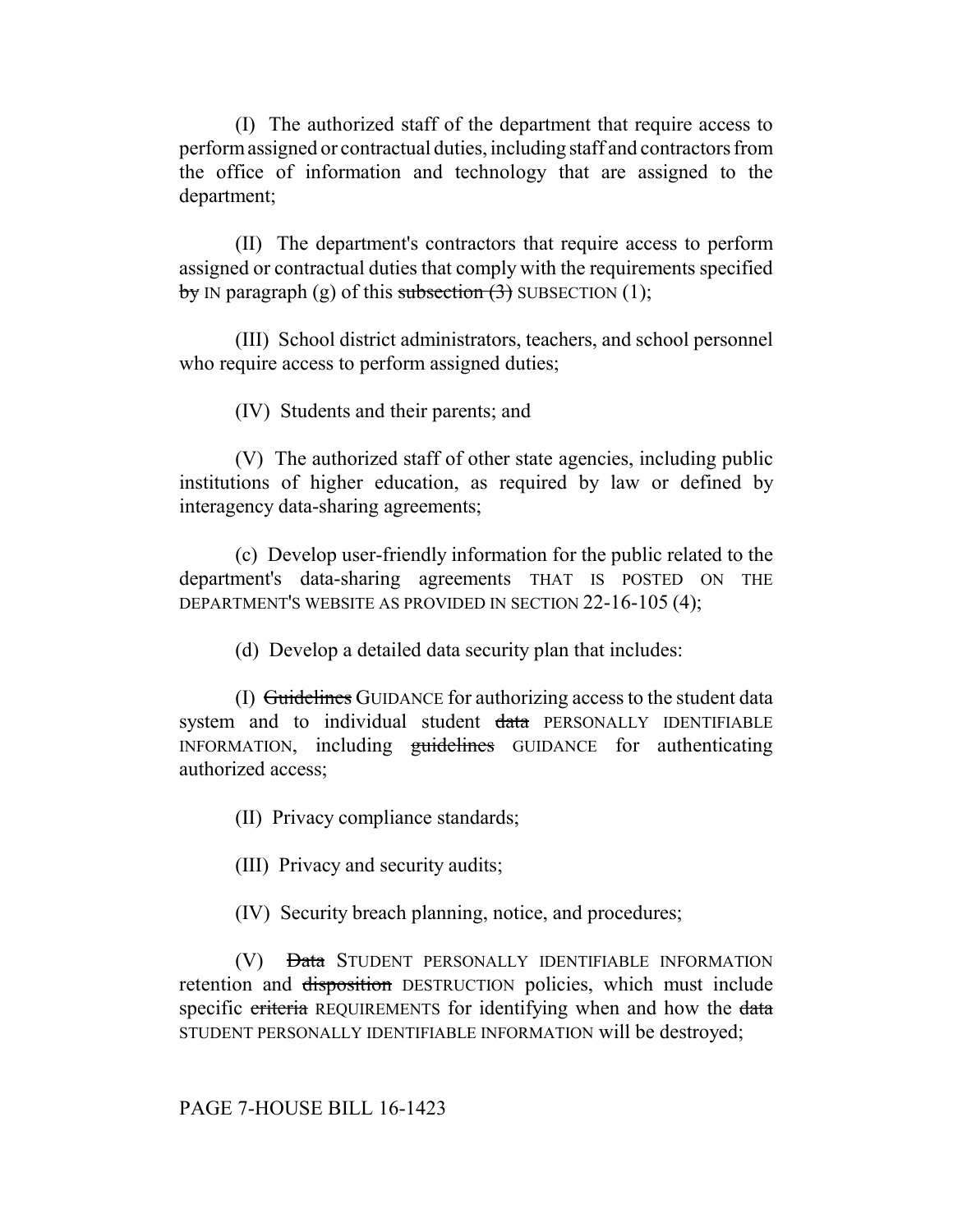(VI) Guidance for school districts and staff regarding data STUDENT PERSONALLY IDENTIFIABLE INFORMATION use;

(VII) Consequences for security breaches; and

(VIII) Staff training regarding the policies;

(e) Ensure routine and ongoing compliance by the department with the federal "Family Educational Rights and Privacy Act of 1974", 20 U.S.C. sec. 1232g, other relevant privacy laws and policies, and the privacy and security policies and procedures developed under the authority of this section ARTICLE, including the performance of compliance audits;

(f) Ensure that agreements involving the disclosure of student data PERSONALLY IDENTIFIABLE INFORMATION for research conducted on behalf of the department to develop, validate, or administer predictive tests; administer student aid programs; or improve instruction must:

(I) Specify the purpose, scope, and duration of the study or studies and the information to be disclosed;

(II) Require the organization ENTITY, AND ANY SUBCONTRACTORS OR EMPLOYEES OF THE ENTITY, to use STUDENT personally identifiable information from education records only to meet the purpose or purposes of the study as stated in the written agreement;

(III) Require the organization ENTITY, AND ANY SUBCONTRACTORS OR EMPLOYEES OF THE ENTITY, to conduct the study in a manner that does not permit access to the STUDENT personally identifiable data INFORMATION of parents and students by anyone other than representatives of the organization ENTITY with legitimate interests; and

(IV) Require the organization ENTITY, AND ANY SUBCONTRACTORS OR EMPLOYEES OF THE ENTITY, to destroy all STUDENT personally identifiable information when the information is no longer needed for the purposes for which the study was conducted and to specify the time period in which the information must be destroyed; AND

(V) REQUIRE THE ENTITY, AND ANY SUBCONTRACTORS OR EMPLOYEES OF THE ENTITY, TO COMPLY WITH THE REQUIREMENTS SPECIFIED

#### PAGE 8-HOUSE BILL 16-1423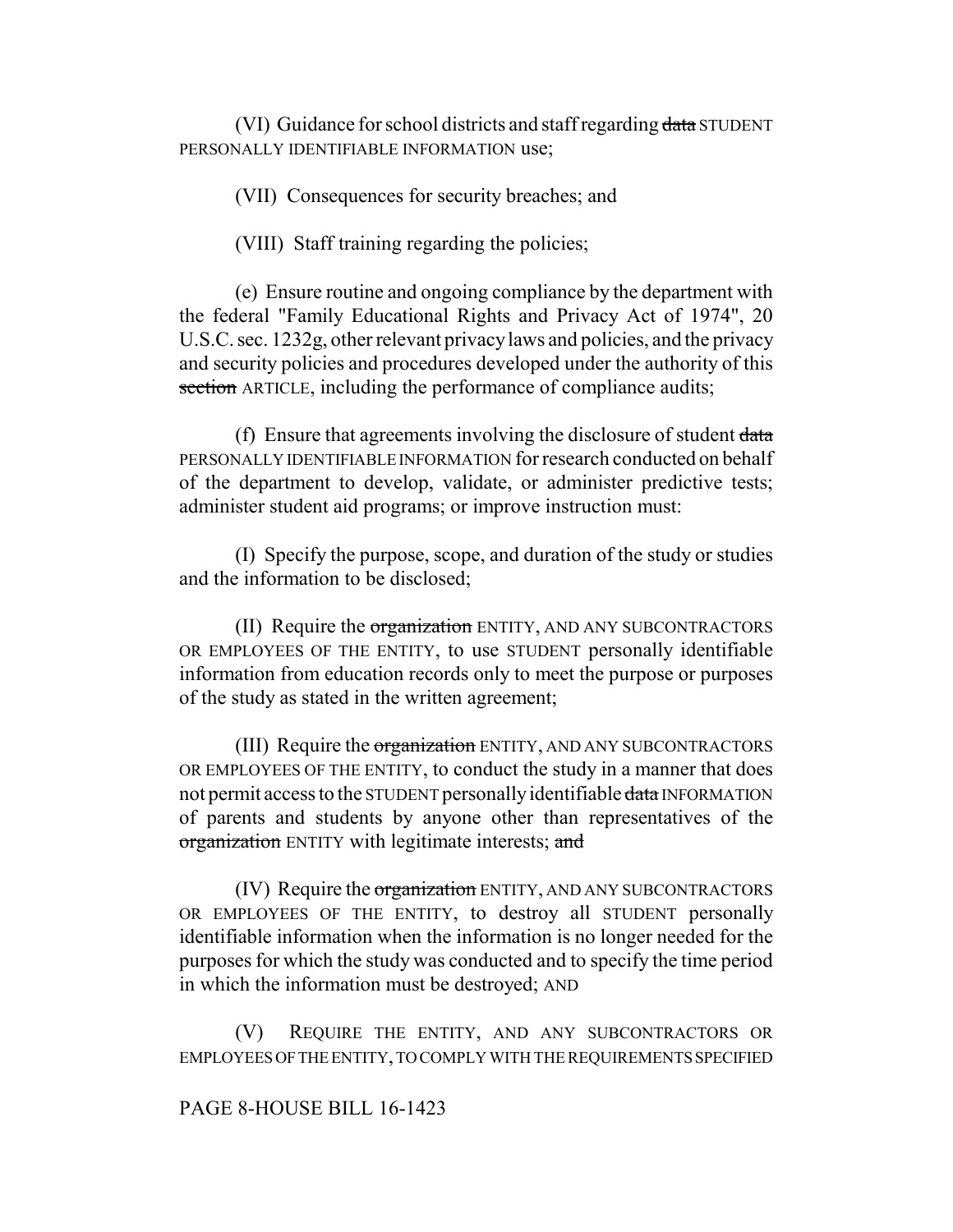IN SECTIONS 22-16-109 (1), (2), AND (3) (b) AND 22-16-110 (1) AND (3) THAT ARE IMPOSED ON SCHOOL SERVICE CONTRACT PROVIDERS;

(g) Develop requirements that any department contracts that affect databases, assessments, or instructional supports that include student or personally identifiable data INFORMATION and are outsourced to private vendors include express provisions that safeguard privacy and security, including specifying that STUDENT personally identifiable data INFORMATION may only be used ONLY for the purpose specified in the contract and MUST BE DESTROYED WHEN NO LONGER NEEDED FOR THE PURPOSE SPECIFIED IN THE CONTRACT; SPECIFYING THE TIME PERIOD IN WHICH THE INFORMATION MUST BE DESTROYED; prohibiting further disclosure of that data THE STUDENT PERSONALLY IDENTIFIABLE INFORMATION or its use for commercial purposes THAT ARE OUTSIDE THE SCOPE OF THE CONTRACT; and include SPECIFYING penalties for noncompliance, WHICH MUST INCLUDE TERMINATION OF THE CONTRACT AS REQUIRED IN SECTION 22-16-105 (5); and

(h) Adopt PROMULGATE rules AS NECESSARY to implement the provisions of this section ARTICLE.

**22-16-105. Department of education - duties.** (1) THE DEPARTMENT SHALL ASSIGN TO EACH STUDENT WHO IS ENROLLED IN A PUBLIC SCHOOL A UNIQUE STUDENT IDENTIFIER THAT MUST NEITHER BE NOR INCLUDE THE SOCIAL SECURITY NUMBER OF A STUDENT IN WHOLE OR IN SEQUENTIAL PART.

(2) (a) **[Formerly 22-2-309 (4)]** The department shall develop a process to consider and review all outside requests for state data STUDENT PERSONALLY IDENTIFIABLE INFORMATION, other than aggregate student information already publicly available, by individuals not employed by the state who wish SEEK to conduct research using student or school system data OR STUDENT PERSONALLY IDENTIFIABLE INFORMATION already collected by the department. THE DEPARTMENT SHALL IMPLEMENT THE PROCESS SUBJECT TO APPROVAL BY THE STATE BOARD.

(b) (I) BEFORE ALLOWING AN INDIVIDUAL TO RECEIVE STUDENT PERSONALLY IDENTIFIABLE INFORMATION FOR RESEARCH PURPOSES, THE DEPARTMENT MUST ENTER INTO AN AGREEMENT WITH THE INDIVIDUAL THAT INCLUDES THE ENTITY THAT SPONSORS THE INDIVIDUAL OR WITH

### PAGE 9-HOUSE BILL 16-1423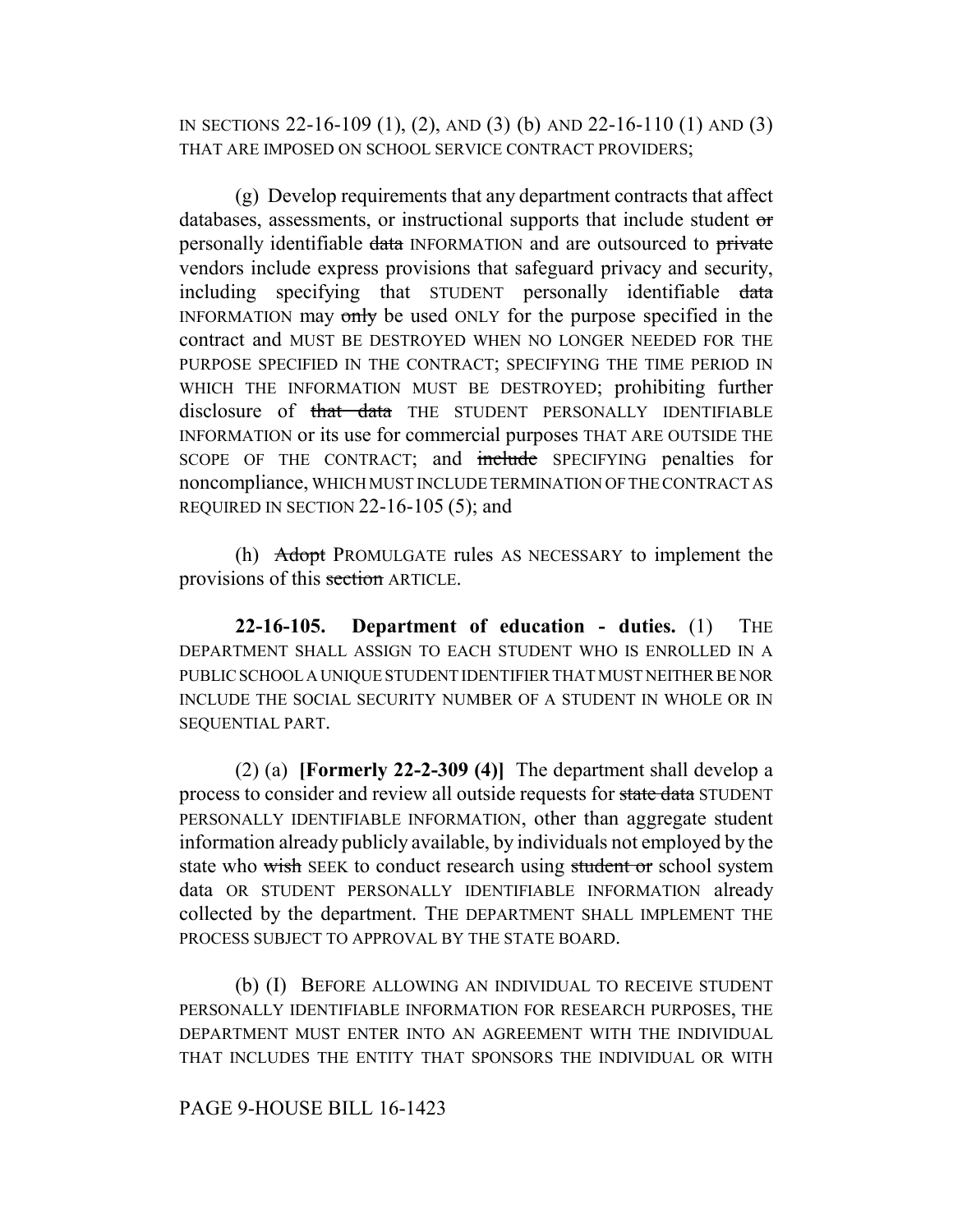WHICH THE INDIVIDUAL IS AFFILIATED. AT A MINIMUM, THE AGREEMENT MUST INCLUDE THE ITEMS SPECIFIED IN SECTION 22-16-104 (1) (f) AND REQUIRE THE INDIVIDUAL TO COMPLY WITH THE REQUIREMENTS SPECIFIED IN SECTIONS 22-16-109 (1), (2), AND (3) (b) AND 22-16-110 (1) AND (3) THAT ARE IMPOSED ON SCHOOL SERVICE CONTRACT PROVIDERS.

(II) THE PROVISIONS OF THIS PARAGRAPH (b) DO NOT APPLY TO AN INDIVIDUAL WHO IS SEEKING ONLY AGGREGATE STUDENT INFORMATION. FOR EACH REQUEST FOR AGGREGATE STUDENT INFORMATION, THE DEPARTMENT SHALL DETERMINE WHETHER THE SIZE OF THE GROUP, COHORT, OR INSTITUTION IS TOO SMALL TO PRESERVE THE ANONYMITY OF THE INDIVIDUALS INCLUDED IN THE DATA, IN WHICH CASE THE STUDENT DATA DOES NOT QUALIFY AS AGGREGATE DATA.

(III) NOTWITHSTANDING THE PROVISIONS OF SUBPARAGRAPH (I) OF THIS PARAGRAPH (b), AN INDIVIDUAL WHO CONDUCTS RESEARCH THROUGH AN INSTITUTION OF HIGHER EDUCATION MAY DEMONSTRATE TO THE DEPARTMENT COMPLIANCE WITH THE INSTITUTION REVIEW BOARD PRACTICES AND REQUIREMENTS, AS REGULATED BY FEDERAL LAW, IN LIEU OF THE TERMS SPECIFIED IN SECTION 22-16-104 (1) (f).

(c) THE DEPARTMENT MAY ENTER INTO A DATA-SHARING AGREEMENT WITH A PUBLIC INSTITUTION OF HIGHER EDUCATION TO ALLOW THE SHARING OF STUDENT PERSONALLY IDENTIFIABLE INFORMATION FOR THE PURPOSE OF SATISFYING REQUIREMENTS IMPOSED ON THE PUBLIC INSTITUTION OF HIGHER EDUCATION BY THE INSTITUTION'S ACCREDITING BODY.AT A MINIMUM, THE DATA-SHARING AGREEMENT MUST INCLUDE THE ITEMS SPECIFIED IN SECTION 22-16-104 (1) (f) AND REQUIRE THE PUBLIC INSTITUTION OF HIGHER EDUCATION TO COMPLY WITH THE REQUIREMENTS SPECIFIED IN SECTIONS 22-16-109 (1), (2), AND (3) (b) AND 22-16-110 (1) AND (3) THAT ARE IMPOSED ON SCHOOL SERVICE CONTRACT PROVIDERS. FOR PURPOSES OF THESE REQUIREMENTS, THE ACCREDITING BODY IS CONSIDERED A SUBCONTRACTOR OF THE PUBLIC INSTITUTION OF HIGHER EDUCATION.

(3) **[Formerly 22-2-309 (5)]** (a) The department shall not require a school district LOCAL EDUCATION PROVIDER to provide any data STUDENT PERSONALLY IDENTIFIABLE INFORMATION that is not required by state or federal law; except that it may require data STUDENT PERSONALLY IDENTIFIABLE INFORMATION not mandated by state or federal law that is

## PAGE 10-HOUSE BILL 16-1423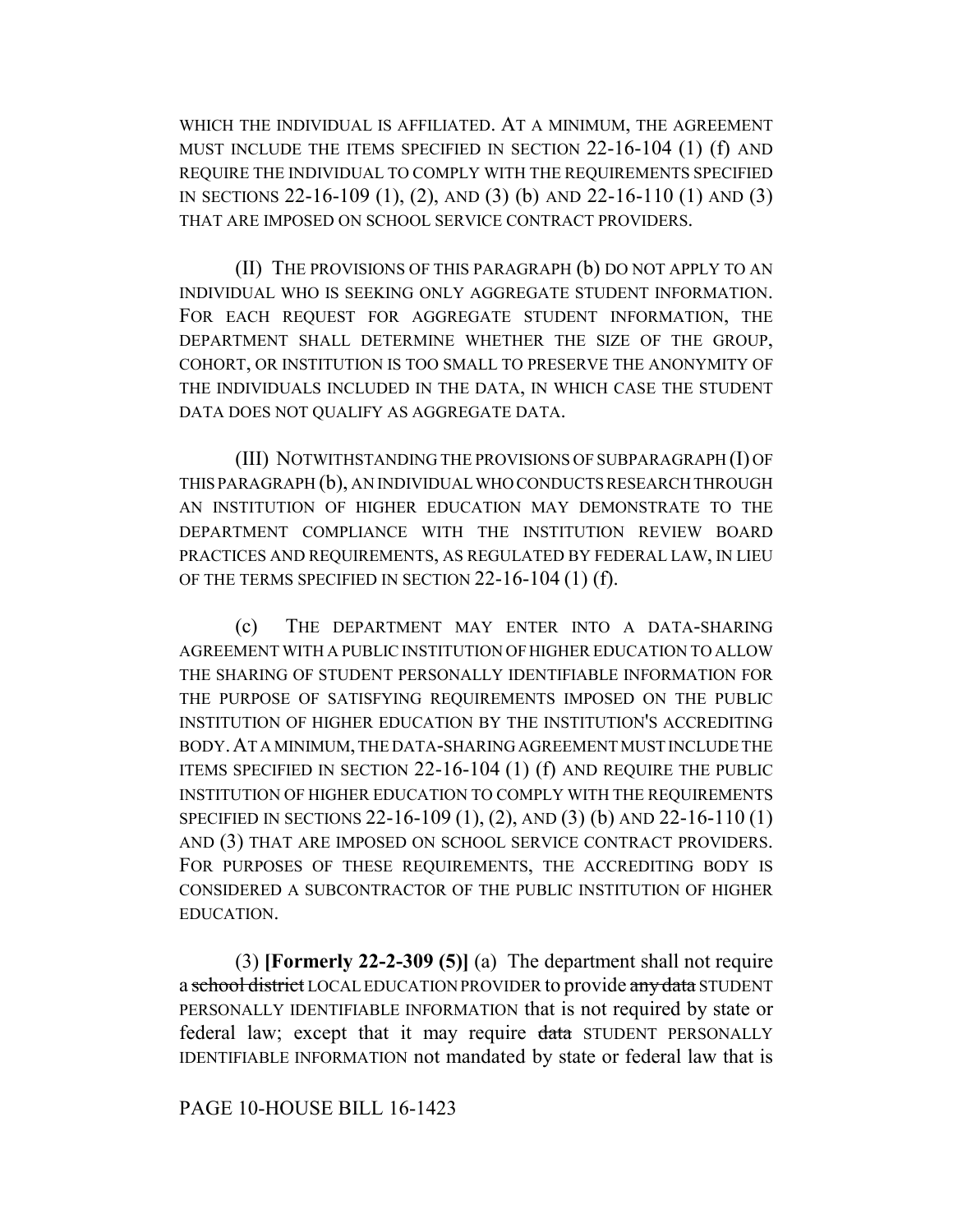associated with a grant proposal or a district local education agency may be asked THE DEPARTMENT MAY ASK A LOCAL EDUCATION PROVIDER to voluntarily submit data in order to receive OR INFORMATION AS A CONDITION OF RECEIVING a benefit, such as grant funding or special designations.

(b) Unless required by state or federal law, the department shall not collect:

(I) Juvenile delinquency records;

(II) Criminal records;

(III) Medical and health records;

(IV) Student social security numbers; and

(V) Student biometric information; AND

(VI) INFORMATION CONCERNING THE POLITICAL AFFILIATIONS OR THE BELIEFS OR ATTITUDES OF STUDENTS AND THEIR FAMILIES.

(c) Unless otherwise approved by the state board, the department shall not transfer student or personally identifiable data INFORMATION to a federal, state, or local agency or other entity, WHICH AGENCY OR ENTITY IS outside of the state, except under the following circumstances:

(I) If a student transfers to an education entity in state or out of state or if a school or school district seeks help in locating a student who transfers out of state;

(II) If a student seeks to enroll in or to attend an out-of-state institution of higher education or training program;

(III) If a student participates in a program or assessment for which such a data transfer is a condition of participation;

(IV) If a student is classified as "migrant" for federal reporting purposes;

## PAGE 11-HOUSE BILL 16-1423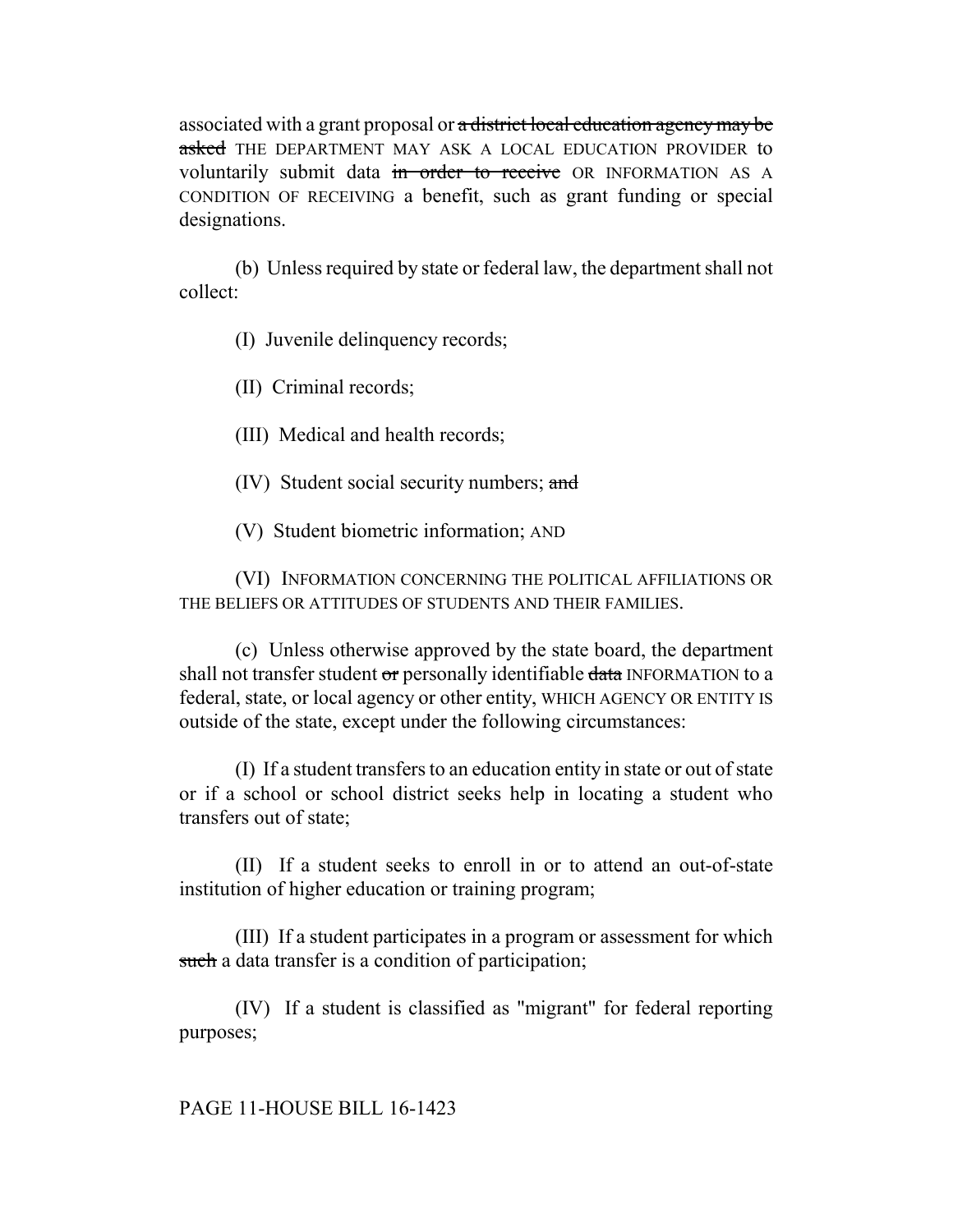(V) If the department enters into a contract with an out-of-state vendor OR RESEARCHER that affects databases, assessments, special education, or instructional support related to an audit or evaluation of federal- or state-supported education programs; for the enforcement of or compliance with federal legal requirements that relate to those programs; or for conducting studies for or on behalf of the department to develop, validate, or administer predictive tests, administer student aid programs, or improve instruction; or

(VI) If the disclosure is to comply with a judicial order or lawfully issued subpoena or in connection with a health or safety emergency.

(d) The department shall not sell, trade, gift, or monetize student data PERSONALLY IDENTIFIABLE INFORMATION for commercial use or investment interests.

(4) **[Formerly 22-2-309 (6)]** The department shall publish AND MAINTAIN ON ITS WEBSITE a list of vendors ALL OF THE ENTITIES OR INDIVIDUALS, INCLUDING BUT NOT LIMITED TO VENDORS, INDIVIDUAL RESEARCHERS, RESEARCH ORGANIZATIONS, INSTITUTIONS OF HIGHER EDUCATION, AND GOVERNMENT AGENCIES, that the department contracts with OR HAS AGREEMENTS WITH AND that hold student data PERSONALLY IDENTIFIABLE INFORMATION AND A COPY OF EACH CONTRACT OR AGREEMENT. THE LIST MUST INCLUDE:

(a) THE NAME OF THE ENTITY OR INDIVIDUAL. IN NAMING AN INDIVIDUAL, THE LIST MUST INCLUDE THE ENTITY THAT SPONSORS THE INDIVIDUAL OR WITH WHICH THE INDIVIDUAL IS AFFILIATED, IF ANY. IF THE INDIVIDUAL IS CONDUCTING RESEARCH AT AN INSTITUTION OF HIGHER EDUCATION, THE LIST MAY INCLUDE THE NAME OF THE INSTITUTION OF HIGHER EDUCATION AND A CONTACT PERSON IN THE DEPARTMENT THAT IS ASSOCIATED WITH THE RESEARCH IN LIEU OF THE NAME OF THE RESEARCHER.

(b) THE PURPOSE AND SCOPE OF THE CONTRACT OR AGREEMENT;

(c) THE DURATION OF THE CONTRACT OR AGREEMENT;

(d) THE TYPES OF STUDENT PERSONALLY IDENTIFIABLE INFORMATION THAT THE ENTITY OR INDIVIDUAL HOLDS UNDER THE

### PAGE 12-HOUSE BILL 16-1423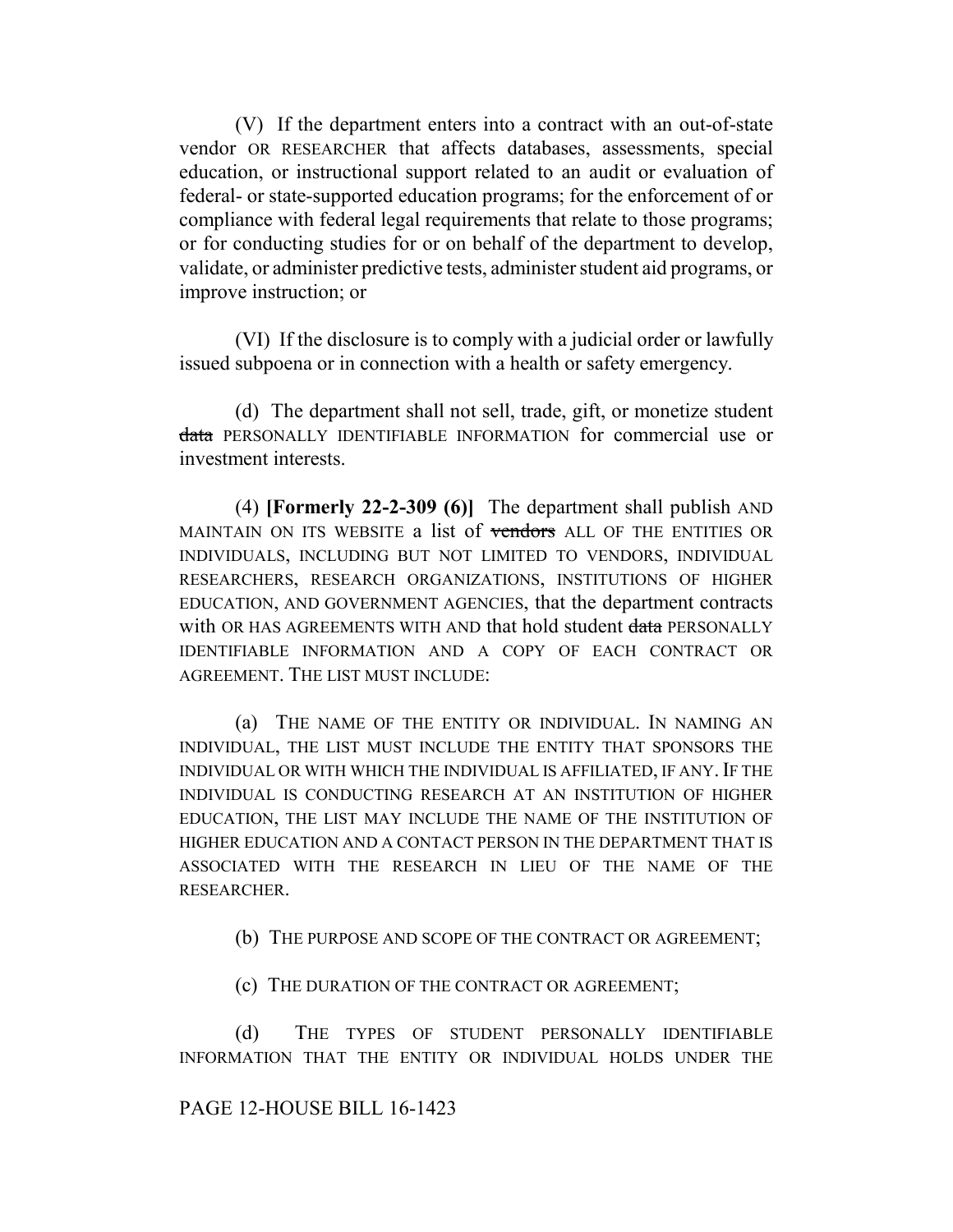CONTRACT OR AGREEMENT;

(e) THE USE OF THE STUDENT PERSONALLY IDENTIFIABLE INFORMATION UNDER THE CONTRACT; AND

(f) THE LENGTH OF TIME FOR WHICH THE ENTITY OR INDIVIDUAL MAY HOLD THE STUDENT PERSONALLY IDENTIFIABLE INFORMATION.

(5) (a) THE DEPARTMENT SHALL ENSURE THAT THE TERMS OF EACH CONTRACT THAT THE DEPARTMENT ENTERS INTO OR RENEWS WITH A SCHOOL SERVICE CONTRACT PROVIDER ON AND AFTER THE EFFECTIVE DATE OF THIS ARTICLE, AT A MINIMUM, REQUIRE THE CONTRACT PROVIDER TO COMPLY WITH THE REQUIREMENTS IN SECTIONS 22-16-108 TO 22-16-110. IF THE CONTRACT PROVIDER COMMITS A MATERIAL BREACH OF THE CONTRACT THAT INVOLVES THE MISUSE OR UNAUTHORIZED RELEASE OF STUDENT PERSONALLY IDENTIFIABLE INFORMATION, THE DEPARTMENT SHALL DETERMINE WHETHER TO TERMINATE THE CONTRACT IN ACCORDANCE WITH A POLICY ADOPTED BY THE STATE BOARD. AT A MINIMUM, THE POLICY MUST REQUIRE THE STATE BOARD, WITHIN A REASONABLE TIME AFTER THE DEPARTMENT IDENTIFIES THE EXISTENCE OF A MATERIAL BREACH, TO HOLD A PUBLIC HEARING THAT INCLUDES DISCUSSION OF THE NATURE OF THE MATERIAL BREACH, AN OPPORTUNITY FOR THE CONTRACT PROVIDER TO RESPOND CONCERNING THE MATERIAL BREACH, PUBLIC TESTIMONY, AND A DECISION AS TO WHETHER TO DIRECT THE DEPARTMENT TO TERMINATE OR CONTINUE THE CONTRACT.

(b) THE DEPARTMENT SHALL ENSURE THAT THE TERMS OF EACH CONTRACT OR OTHER AGREEMENT THAT THE DEPARTMENT ENTERS INTO OR RENEWS ON AND AFTER THE EFFECTIVE DATE OF THIS ARTICLE, WHICH CONTRACT OR AGREEMENT INCLUDES ACCESS TO OR USE OF STUDENT PERSONALLY IDENTIFIABLE INFORMATION BY AN INDIVIDUAL OR ENTITY OTHER THAN A CONTRACT PROVIDER, AT A MINIMUM, REQUIRE THE INDIVIDUAL OR ENTITY TO COMPLY WITH THE REQUIREMENTS IN SECTIONS 22-16-109 (1), (2), AND (3) (b) AND 22-16-110 (1) AND (3). IF THE INDIVIDUAL OR ENTITY COMMITS A MATERIAL BREACH OF THE CONTRACT OR AGREEMENT THAT INVOLVES THE MISUSE OR UNAUTHORIZED RELEASE OF STUDENT PERSONALLY IDENTIFIABLE INFORMATION, THE DEPARTMENT SHALL DETERMINE WHETHER TO TERMINATE THE CONTRACT OR AGREEMENT IN ACCORDANCE WITH THE STATE BOARD POLICY DESCRIBED IN PARAGRAPH (a) OF THIS SUBSECTION (5).

## PAGE 13-HOUSE BILL 16-1423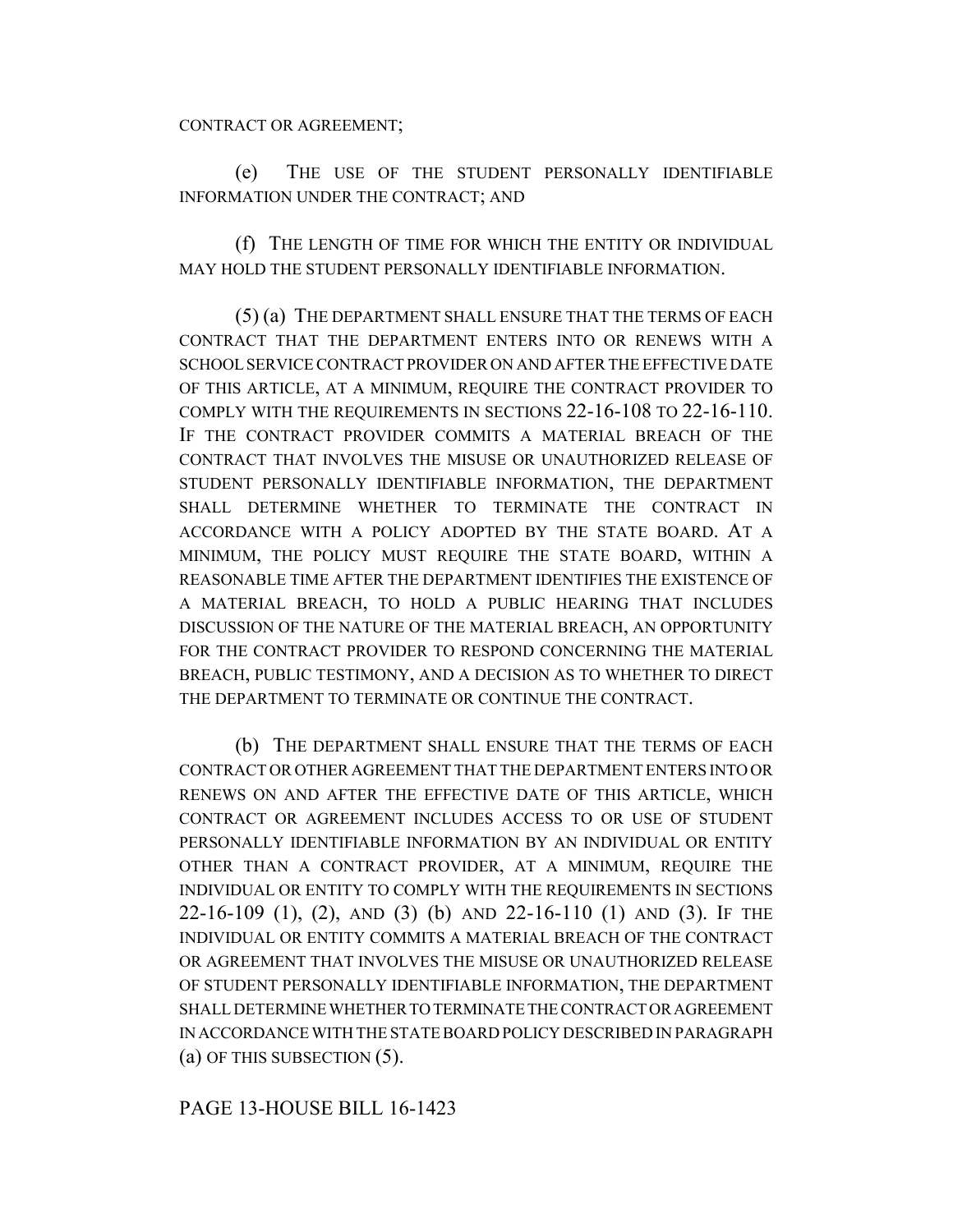(c) NOTWITHSTANDING ANY PROVISION OF LAW TO THE CONTRARY, ON AND AFTER THE EFFECTIVE DATE OF THIS ARTICLE, THE DEPARTMENT SHALL NOT ENTER INTO OR RENEW:

(I) A CONTRACT WITH A SCHOOL SERVICE CONTRACT PROVIDER THAT REFUSES TO ACCEPT THE TERMS SPECIFIED IN PARAGRAPH (a) OF THIS SUBSECTION (5) OR THAT HAS SUBSTANTIALLY FAILED TO COMPLY WITH ONE OR MORE OF THE REQUIREMENTS IN SECTIONS 22-16-108 TO 22-16-110; OR

(II) A CONTRACT OR OTHER AGREEMENT, WHICH INCLUDES ACCESS TO OR USE OF STUDENT PERSONALLY IDENTIFIABLE INFORMATION, WITH AN INDIVIDUAL OR ENTITY OTHER THAN A CONTRACT PROVIDER, THAT REFUSES TO ACCEPT THE TERMS SPECIFIED IN PARAGRAPH (b) OF THIS SUBSECTION (5) OR THAT HAS SUBSTANTIALLY FAILED TO COMPLY WITH ONE OR MORE OF THE REQUIREMENTS IN SECTION 22-16-109 (1),(2), OR (3) (b) OR 22-16-110  $(1)$  OR  $(3)$ .

**22-16-106. Department - support for local education providers.** (1) **[Formerly 22-2-309 (7)]** The department shall develop data security guidance that may be used by local education agencies PROVIDERS. The department's data security guidance must include:

(a) Guidance for authorizing access to the student data system and to individual student data STUDENT PERSONALLY IDENTIFIABLE INFORMATION, including guidance for authenticating authorized access;

- (b) Privacy compliance standards;
- (c) BEST PRACTICES FOR privacy and security audits;
- (d) Security breach planning, notice, and procedures;
- (e) Data retention and disposition DESTRUCTION procedures;
- (f) Data collection and sharing procedures;

(g) Recommendations that any contracts that affect databases, assessments, or instructional supports that include student or personally identifiable data INFORMATION and are outsourced to private vendors include express provisions that safeguard privacy and security and include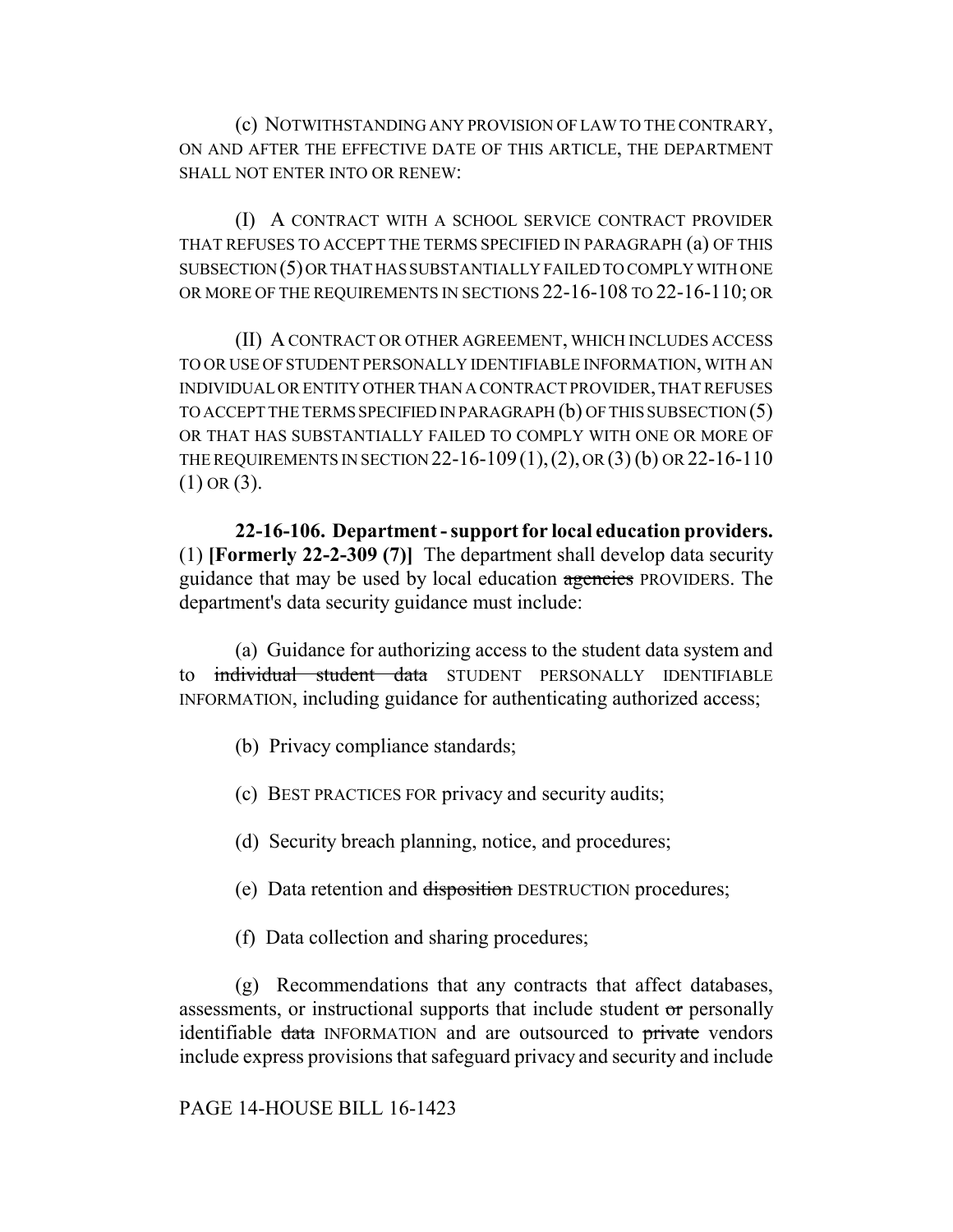penalties for noncompliance;

(h) Best security practices for privacy when using online education services, including websites and applications;

(i) Guidance for contracts involving the outsourcing of educational services;

(j) Guidance for contracts involving online education services;

(k) Guidance for publishing a list of vendors that local education agencies PROVIDERS contract with that hold student data PERSONALLY IDENTIFIABLE INFORMATION;

(l) Consequences for security breaches; and

(m) EXAMPLES OF staff training regarding the procedures.

(2) BASED ON THE DATA SECURITY GUIDANCE ADOPTED PURSUANT TO SUBSECTION (1) OF THIS SECTION, ON OR BEFORE MARCH 1, 2017, THE DEPARTMENT SHALL CREATE AND MAKE AVAILABLE TO LOCAL EDUCATION PROVIDERS A SAMPLE STUDENT INFORMATION PRIVACY AND PROTECTION POLICY. THE DEPARTMENT SHALL ANNUALLY REVIEW THE SAMPLE POLICY AND REVISE IT AS NECESSARY TO ENSURE THAT IT REMAINS CURRENT AND ADEQUATE TO PROTECT THE PRIVACY OF STUDENT PERSONALLY IDENTIFIABLE INFORMATION IN LIGHT OF ADVANCES IN DATA TECHNOLOGY AND DISSEMINATION. AT A MINIMUM, THE SAMPLE POLICY MUST INCLUDE PROTOCOLS FOR:

(a) CREATING AND MAINTAINING A STUDENT DATA INDEX;

(b) RETAINING AND DESTROYING STUDENT PERSONALLY IDENTIFIABLE INFORMATION;

(c) USING STUDENT PERSONALLY IDENTIFIABLE INFORMATION FOR PURPOSES INTERNAL TO A LOCAL EDUCATION PROVIDER;

(d) PREVENTING BREACHES IN THE SECURITY OF STUDENT PERSONALLY IDENTIFIABLE INFORMATION AND FOR RESPONDING TO ANY SECURITY BREACHES THAT OCCUR;

# PAGE 15-HOUSE BILL 16-1423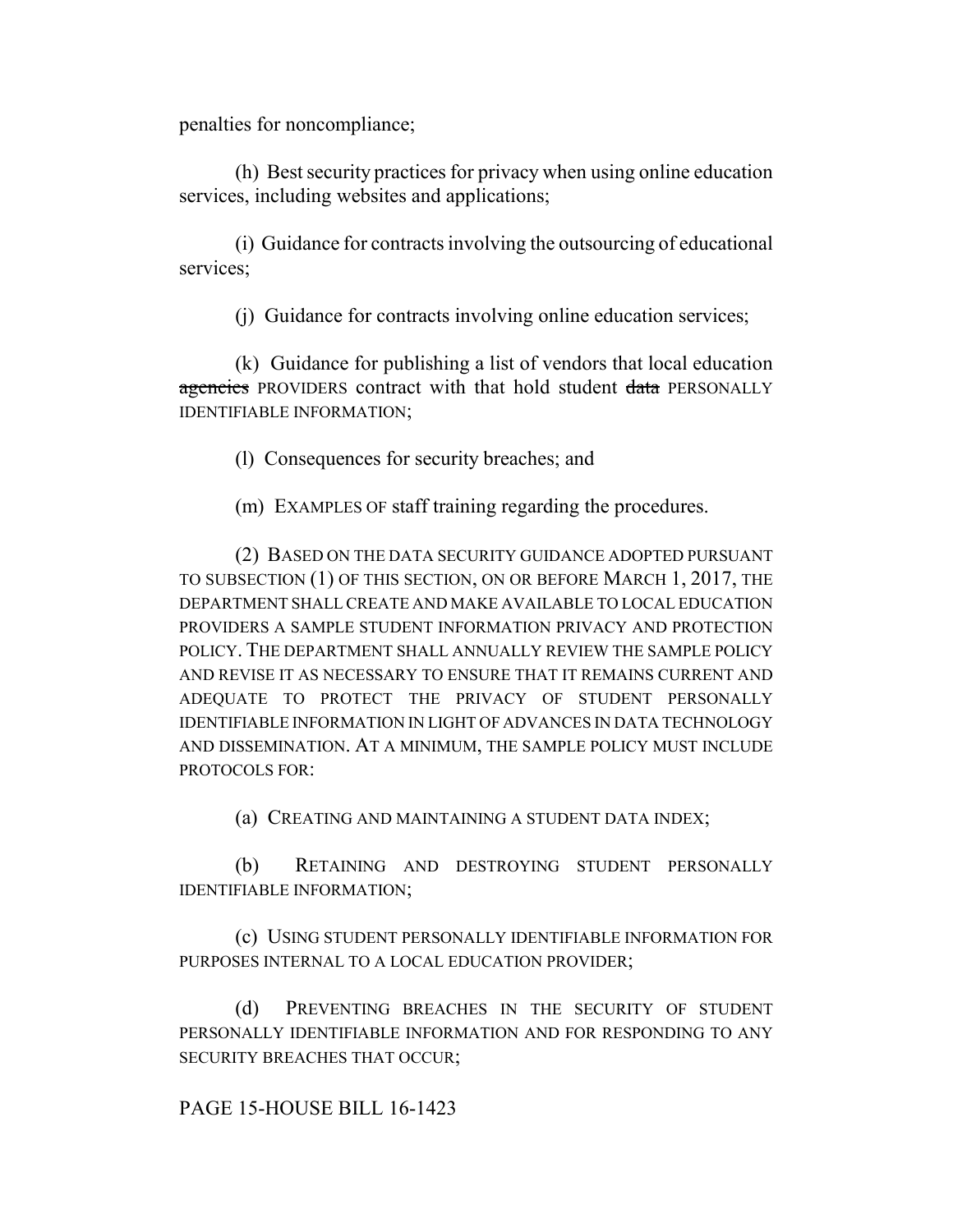(e) CONTRACTING WITH SCHOOL SERVICE CONTRACT PROVIDERS AND USING SCHOOL SERVICES PROVIDED BY SCHOOL SERVICE ON-DEMAND PROVIDERS;

(f) DISCLOSING STUDENT PERSONALLY IDENTIFIABLE INFORMATION TO SCHOOL SERVICE CONTRACT PROVIDERS, SCHOOL SERVICE ON-DEMAND PROVIDERS, OR OTHER THIRD PARTIES;

(g) NOTIFYING PARENTS REGARDING COLLECTION OF, RETENTION OF, AND ACCESS TO STUDENT PERSONALLY IDENTIFIABLE INFORMATION; AND

(h) PROVIDING TRAINING IN STUDENT INFORMATION SECURITY AND PRIVACY TO EMPLOYEES OF A LOCAL EDUCATION PROVIDER.

(3) THE DEPARTMENT SHALL PREPARE AND MAKE AVAILABLE TO LOCAL EDUCATION PROVIDERS SAMPLE CONTRACT LANGUAGE FOR USE IN CONTRACTING WITH SCHOOL SERVICE CONTRACT PROVIDERS. THE DEPARTMENT SHALL UPDATE THE SAMPLE CONTRACT LANGUAGE AS NECESSARY TO ENSURE THAT IT REMAINS CURRENT AND ADEQUATE TO PROTECT THE PRIVACY OF STUDENT PERSONALLY IDENTIFIABLE INFORMATION IN LIGHT OF ADVANCES IN DATA TECHNOLOGY AND DISSEMINATION.

(4) THE DEPARTMENT SHALL IDENTIFY AND MAKE AVAILABLE TO LOCAL EDUCATION PROVIDERS RESOURCES THAT THE LOCAL EDUCATION PROVIDERS MAY USE IN TRAINING EMPLOYEES WITH REGARD TO STUDENT INFORMATION SECURITY AND PRIVACY. AT THE REQUEST OF A LOCAL EDUCATION PROVIDER, THE DEPARTMENT SHALL PROVIDE TRAINING RELATED TO STUDENT INFORMATION SECURITY AND PRIVACY.

(5) IF THE DEPARTMENT RECEIVES NOTICE THAT A LOCAL EDUCATION PROVIDER HAS CEASED USING A SCHOOL SERVICE ON-DEMAND PROVIDER FOR REASONS DESCRIBED IN SECTION 22-16-107 (3), THE DEPARTMENT SHALL POST THE NOTICE ON THE DEPARTMENT'S WEBSITE.THE DEPARTMENT SHALL ALSO POST ANY WRITTEN RESPONSE FROM AN ON-DEMAND PROVIDER THAT THE LOCAL EDUCATION PROVIDER MAY SUBMIT. THE DEPARTMENT SHALL POST THE NOTICES AND WRITTEN RESPONSES FOR TWENTY-FOUR MONTHS FOLLOWING THE DATE RECEIVED.

# **22-16-107. Local education providers - data collection - data**

PAGE 16-HOUSE BILL 16-1423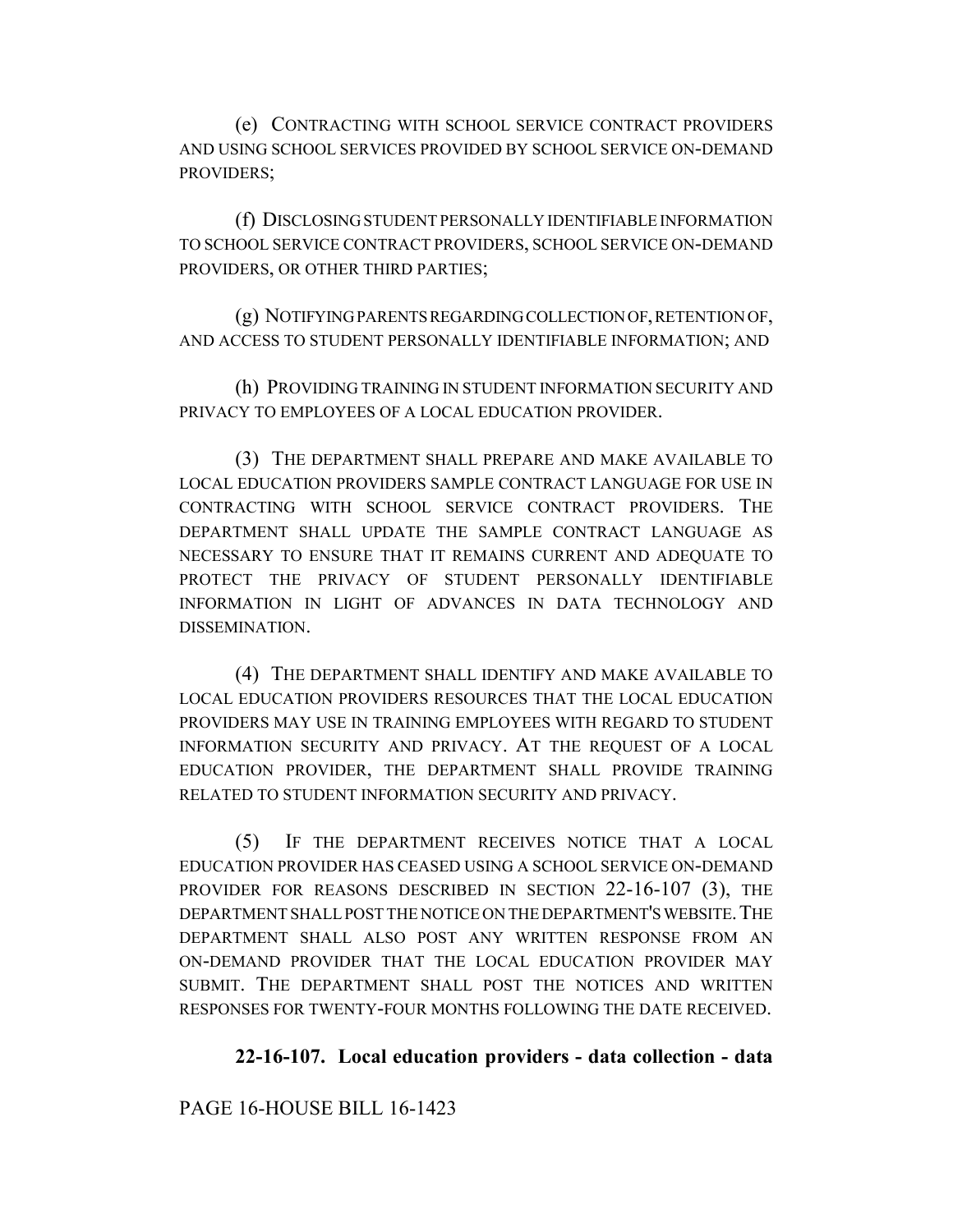**security policy.** (1) (a) EACH LOCAL EDUCATION PROVIDER SHALL POST AND MAINTAIN ON ITS WEBSITE CLEAR INFORMATION THAT IS UNDERSTANDABLE BY A LAYPERSON EXPLAINING THE DATA ELEMENTS OF STUDENT PERSONALLY IDENTIFIABLE INFORMATION THAT THE LOCAL EDUCATION PROVIDER COLLECTS AND MAINTAINS IN THE LOCAL EDUCATION PROVIDER'S DATA SYSTEM, NOT INCLUDING THE STUDENT PERSONALLY IDENTIFIABLE INFORMATION THAT THE LOCAL EDUCATION PROVIDER TRANSMITS TO THE DEPARTMENT. THE LIST MUST EXPLAIN HOW THE LOCAL EDUCATION PROVIDER USES AND SHARES THE STUDENT PERSONALLY IDENTIFIABLE INFORMATION. THE LOCAL EDUCATION PROVIDER SHALL INCLUDE ON ITS WEBSITE A LINK TO THE DATA INVENTORY AND DICTIONARY OR INDEX OF DATA ELEMENTS THAT THE STATE BOARD PUBLISHES AS REQUIRED IN SECTION  $22-16-104(1)(a)$ .

(b) EACH LOCAL EDUCATION PROVIDER SHALL POST AND MAINTAIN ON ITS WEBSITE A LIST OF THE SCHOOL SERVICE CONTRACT PROVIDERS THAT THE LOCAL EDUCATION PROVIDER CONTRACTS WITH AND A COPY OF EACH CONTRACT.

(2) (a) EACH LOCAL EDUCATION PROVIDER SHALL ENSURE THAT THE TERMS OF EACH CONTRACT THAT THE LOCAL EDUCATION PROVIDER ENTERS INTO OR RENEWS WITH A SCHOOL SERVICE CONTRACT PROVIDER ON AND AFTER THE EFFECTIVE DATE OF THIS ARTICLE, AT A MINIMUM, REQUIRE THE CONTRACT PROVIDER TO COMPLY WITH THE REQUIREMENTS IN SECTIONS 22-16-108 TO 22-16-110. IF THE CONTRACT PROVIDER COMMITS A MATERIAL BREACH OF THE CONTRACT THAT INVOLVES THE MISUSE OR UNAUTHORIZED RELEASE OF STUDENT PERSONALLY IDENTIFIABLE INFORMATION, THE LOCAL EDUCATION PROVIDER SHALL DETERMINE WHETHER TO TERMINATE THE CONTRACT IN ACCORDANCE WITH A POLICY ADOPTED BY THE GOVERNING BODY OF THE LOCAL EDUCATION PROVIDER. AT A MINIMUM, THE POLICY MUST REQUIRE THE GOVERNING BODY, WITHIN A REASONABLE TIME AFTER THE LOCAL EDUCATION PROVIDER IDENTIFIES THE EXISTENCE OF A MATERIAL BREACH, TO HOLD A PUBLIC HEARING THAT INCLUDES DISCUSSION OF THE NATURE OF THE MATERIAL BREACH, AN OPPORTUNITY FOR THE CONTRACT PROVIDER TO RESPOND CONCERNING THE MATERIAL BREACH, PUBLIC TESTIMONY, AND A DECISION AS TO WHETHER TO DIRECT THE LOCAL EDUCATION PROVIDER TO TERMINATE OR CONTINUE THE CONTRACT.

(b) ON AND AFTER THE EFFECTIVE DATE OF THIS ARTICLE, A LOCAL

## PAGE 17-HOUSE BILL 16-1423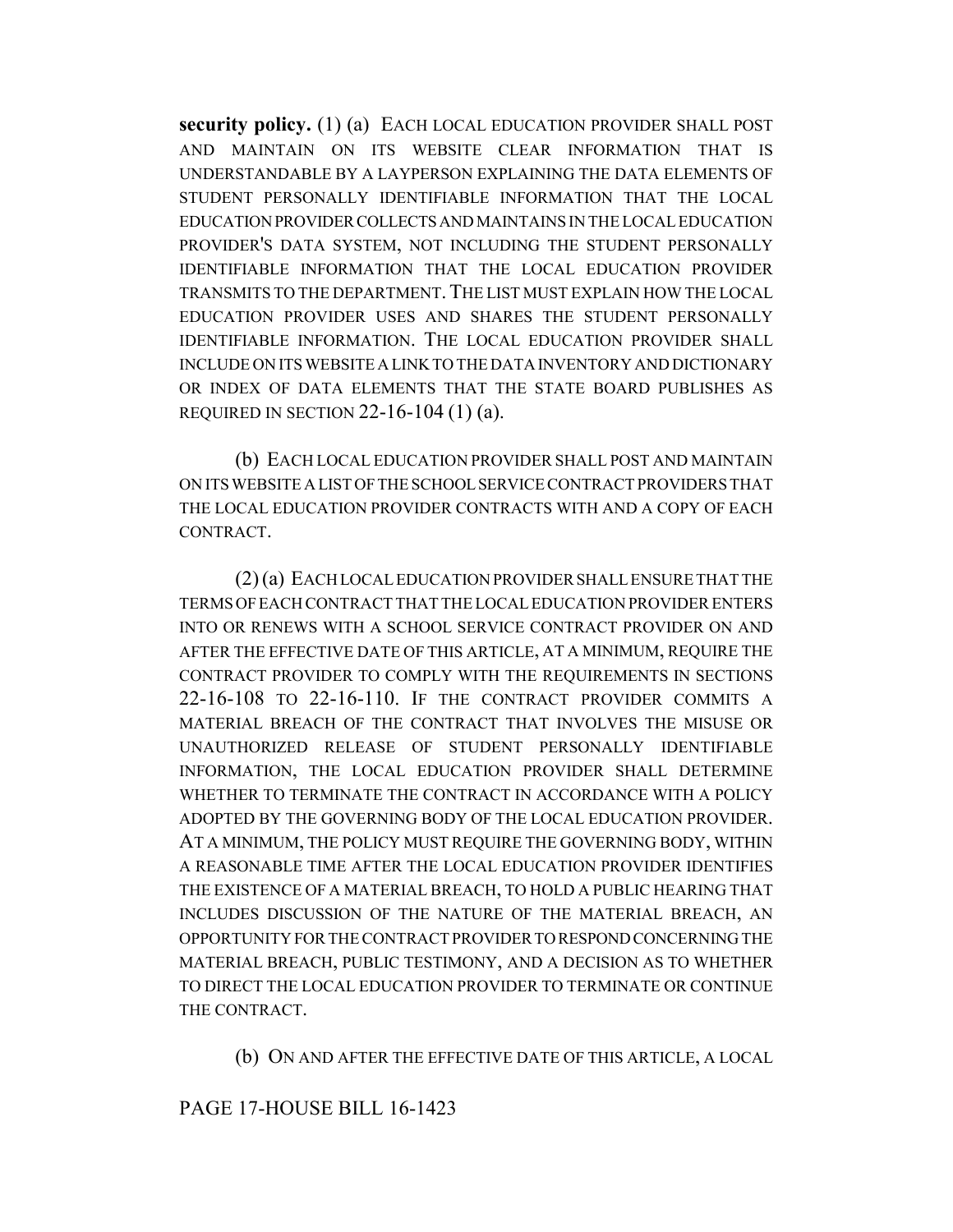EDUCATION PROVIDER SHALL NOT ENTER INTO OR RENEW A CONTRACT WITH A SCHOOL SERVICE CONTRACT PROVIDER THAT REFUSES TO ACCEPT THE TERMS SPECIFIED IN PARAGRAPH (a) OF THIS SUBSECTION (2) OR THAT HAS SUBSTANTIALLY FAILED TO COMPLY WITH ONE OR MORE OF THE REQUIREMENTS IN SECTIONS 22-16-108 TO 22-16-110.

(3) (a) EACH LOCAL EDUCATION PROVIDER SHALL POST ON ITS WEBSITE, TO THE EXTENT PRACTICABLE, A LIST OF THE SCHOOL SERVICE ON-DEMAND PROVIDERS THAT THE LOCAL EDUCATION PROVIDER OR AN EMPLOYEE OF THE LOCAL EDUCATION PROVIDER USES FOR SCHOOL SERVICES.AT A MINIMUM, THE LOCAL EDUCATION PROVIDER SHALL UPDATE THE LIST OF SCHOOL SERVICE ON-DEMAND PROVIDERS AT THE BEGINNING AND MID-POINT OF EACH SCHOOL YEAR.THE LOCAL EDUCATION PROVIDER, UPON THE REQUEST OF A PARENT, SHALL ASSIST THE PARENT IN OBTAINING THE DATA PRIVACY POLICY OF A SCHOOL SERVICE ON-DEMAND PROVIDER THAT THE LOCAL EDUCATION PROVIDER OR AN EMPLOYEE OF THE LOCAL EDUCATION PROVIDER USES.

(b) IF A PARENT HAS EVIDENCE DEMONSTRATING THAT A SCHOOL SERVICE ON-DEMAND PROVIDER THAT THE LOCAL EDUCATION PROVIDER OR AN EMPLOYEE OF THE LOCAL EDUCATION PROVIDER USES DOES NOT SUBSTANTIALLY COMPLY WITH THE ON-DEMAND PROVIDER'S PRIVACY POLICY OR DOES NOT MEET THE REQUIREMENTS SPECIFIED IN SECTION 22-16-109 (2) OR 22-16-110 (1), THE PARENT MAY NOTIFY THE LOCAL EDUCATION PROVIDER AND PROVIDE THE EVIDENCE FOR THE PARENT'S CONCLUSION.

(c) IF A LOCAL EDUCATION PROVIDER HAS EVIDENCE DEMONSTRATING THAT A SCHOOL SERVICE ON-DEMAND PROVIDER DOES NOT SUBSTANTIALLY COMPLY WITH THE ON-DEMAND PROVIDER'S PRIVACY POLICY OR DOES NOT MEET THE REQUIREMENTS SPECIFIED IN SECTION 22-16-109 (2) OR 22-16-110 (1), THE LOCAL EDUCATION PROVIDER IS STRONGLY ENCOURAGED TO CEASE USING OR REFUSE TO USE THE SCHOOL SERVICE ON-DEMAND PROVIDER AND PROHIBIT EMPLOYEES OF THE LOCAL EDUCATION PROVIDER FROM USING THE ON-DEMAND PROVIDER.THE LOCAL EDUCATION PROVIDER SHALL NOTIFY THE ON-DEMAND PROVIDER THAT IT IS CEASING OR REFUSING TO USE THE ON-DEMAND PROVIDER PURSUANT TO THIS PARAGRAPH (c), AND THE ON-DEMAND PROVIDER MAY SUBMIT A WRITTEN RESPONSE TO THE LOCAL EDUCATION PROVIDER. THE LOCAL EDUCATION PROVIDER SHALL PUBLISH AND MAINTAIN ON ITS WEBSITE A LIST

PAGE 18-HOUSE BILL 16-1423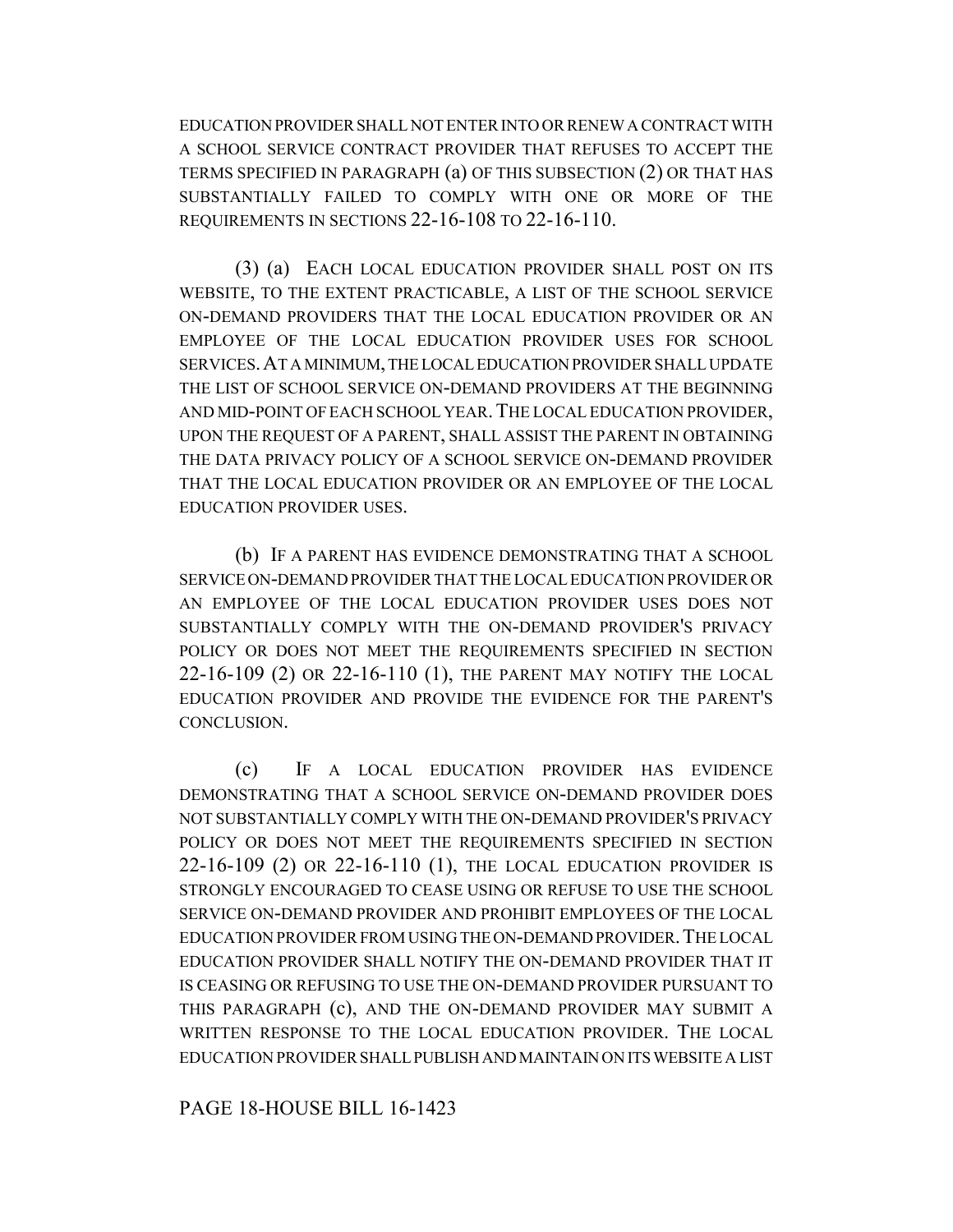OF ANY SCHOOL SERVICE ON-DEMAND PROVIDERS THAT IT CEASES USING OR REFUSES TO USE FOR THE REASONS DESCRIBED IN THIS PARAGRAPH (c), WITH ANY WRITTEN RESPONSES THAT IT RECEIVES FROM THE ON-DEMAND PROVIDERS. THE LOCAL EDUCATION PROVIDER SHALL NOTIFY THE DEPARTMENT IF IT CEASES USING AN ON-DEMAND PROVIDER FOR THE REASONS DESCRIBED IN THIS PARAGRAPH (c) AND PROVIDE A COPY OF ANY WRITTEN RESPONSE THE ON-DEMAND PROVIDER MAY SUBMIT.

(d) EACH LOCAL EDUCATION PROVIDER THAT USES ON-DEMAND SCHOOL SERVICE PROVIDERS SHALL POST ON ITS WEBSITE A NOTICE TO ON-DEMAND PROVIDERS THAT, IF THE LOCAL EDUCATION PROVIDER CEASES USING OR REFUSES TO USE AN ON-DEMAND SCHOOL SERVICE PROVIDER PURSUANT TO PARAGRAPH (c) OF THIS SUBSECTION (3), THE LOCAL EDUCATION PROVIDER WILL POST ON ITS WEBSITE THE NAME OF THE ON-DEMAND PROVIDER, WITH ANY WRITTEN RESPONSE THAT THE ON-DEMAND PROVIDER MAY SUBMIT, AND WILL NOTIFY THE DEPARTMENT, WHICH WILL POST ON ITS WEBSITE THE ON-DEMAND PROVIDER'S NAME AND ANY WRITTEN RESPONSE.

(4) (a) ON OR BEFORE DECEMBER 31,2017, EACH LOCAL EDUCATION PROVIDER SHALL ADOPT A STUDENT INFORMATION PRIVACY AND PROTECTION POLICY THAT, AT A MINIMUM, ADDRESSES THE ISSUES SPECIFIED IN SECTION 22-16-106 (1). THE LOCAL EDUCATION PROVIDER SHALL ANNUALLY REVIEW THE POLICY AND REVISE IT AS NECESSARY TO ENSURE THAT IT REMAINS CURRENT AND ADEQUATE TO PROTECT STUDENT PERSONALLY IDENTIFIABLE INFORMATION PRIVACY IN LIGHT OF ADVANCES IN DATA TECHNOLOGY AND DISSEMINATION.

(b) NOTWITHSTANDING THE PROVISIONS OF PARAGRAPH (a) OF THIS SUBSECTION (4), A LOCAL EDUCATION PROVIDER THAT IS A SMALL RURAL SCHOOL DISTRICT SHALL ADOPT THE STUDENT INFORMATION PRIVACY AND PROTECTION POLICY BY JULY 1, 2018.

(c) EACH LOCAL EDUCATION PROVIDER SHALL MAKE COPIES OF THE STUDENT INFORMATION PRIVACY AND PROTECTION POLICY AVAILABLE UPON REQUEST TO THE PARENT OF A STUDENT ENROLLED BY THE LOCAL EDUCATION PROVIDER AND SHALL POST A CURRENT COPY OF THE STUDENT INFORMATION PRIVACY PROTECTION POLICY ON THE LOCAL EDUCATION PROVIDER'S WEBSITE.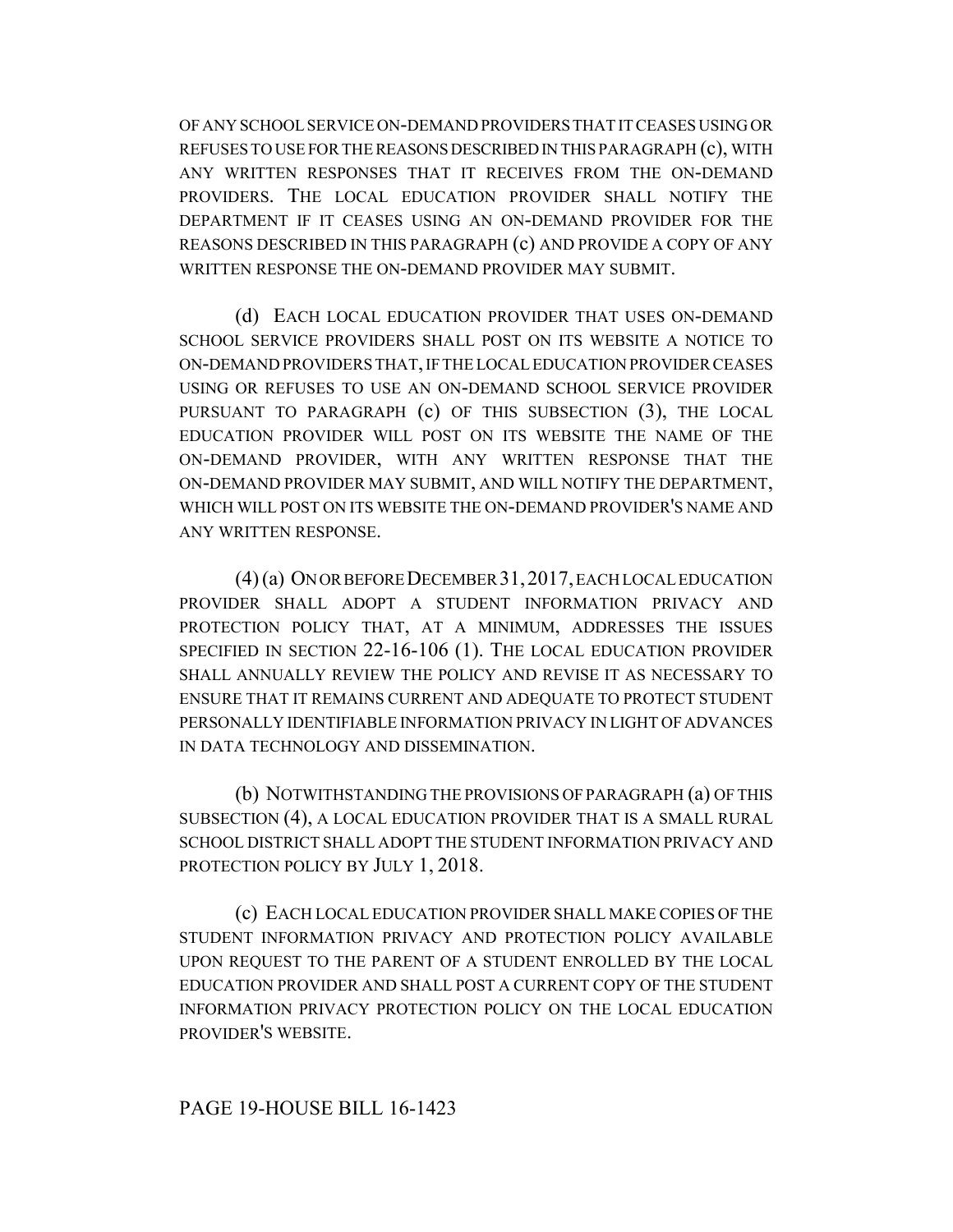**22-16-108. School service contract providers - data transparency.** (1) EACH SCHOOL SERVICE CONTRACT PROVIDER SHALL PROVIDE CLEAR INFORMATION THAT IS UNDERSTANDABLE BY A LAYPERSON EXPLAINING THE DATA ELEMENTS OF STUDENT PERSONALLY IDENTIFIABLE INFORMATION THAT THE SCHOOL SERVICE CONTRACT PROVIDER COLLECTS, THE LEARNING PURPOSE FOR WHICH THE SCHOOL SERVICE CONTRACT PROVIDER COLLECTS THE STUDENT PERSONALLY IDENTIFIABLE INFORMATION, AND HOW THE SCHOOL SERVICE CONTRACT PROVIDER USES AND SHARES THE STUDENT PERSONALLY IDENTIFIABLE INFORMATION. THE INFORMATION MUST INCLUDE ALL STUDENT PERSONALLY IDENTIFIABLE INFORMATION THAT THE SCHOOL SERVICE CONTRACT PROVIDER COLLECTS REGARDLESS OF WHETHER IT IS INITIALLY COLLECTED OR ULTIMATELY HELD INDIVIDUALLY OR IN THE AGGREGATE. THE SCHOOL SERVICE CONTRACT PROVIDER SHALL PROVIDE THE INFORMATION TO EACH PUBLIC EDUCATION ENTITY THAT THE SCHOOL SERVICE CONTRACT PROVIDER CONTRACTS WITH IN A FORMAT THAT IS EASILY ACCESSIBLE THROUGH A WEBSITE, AND THE PUBLIC EDUCATION ENTITY SHALL POST THE INFORMATION ON ITS WEBSITE. THE SCHOOL SERVICE CONTRACT PROVIDER SHALL UPDATE THE INFORMATION AS NECESSARY TO MAINTAIN ACCURACY.

(2) EACH SCHOOL SERVICE CONTRACT PROVIDER SHALL PROVIDE CLEAR NOTICE TO EACH PUBLIC EDUCATION ENTITY THAT IT CONTRACTS WITH BEFORE MAKING MATERIAL CHANGES TO ITS PRIVACY POLICY FOR SCHOOL SERVICES.

(3) EACH SCHOOL SERVICE CONTRACT PROVIDER SHALL FACILITATE ACCESS TO AND CORRECTION OF ANY FACTUALLY INACCURATE STUDENT PERSONALLY IDENTIFIABLE INFORMATION BY A CONTRACTING LOCAL EDUCATION PROVIDER IN RESPONSE TO A REQUEST FOR CORRECTION THAT THE LOCAL EDUCATION PROVIDER RECEIVES AND RESPONDS TO IN ACCORDANCE WITH SECTION 22-16-112 (1) (c).

(4) UPON DISCOVERING THE MISUSE OR UNAUTHORIZED RELEASE OF STUDENT PERSONALLY IDENTIFIABLE INFORMATION HELD BY THE CONTRACT PROVIDER, A SUBCONTRACTOR OF THE CONTRACT PROVIDER, OR A SUBSEQUENT SUBCONTRACTOR, THE CONTRACT PROVIDER SHALL NOTIFY THE CONTRACTING PUBLIC EDUCATION ENTITY AS SOON AS POSSIBLE, REGARDLESS OF WHETHER THE MISUSE OR UNAUTHORIZED RELEASE IS A RESULT OF A MATERIAL BREACH OF THE TERMS OF THE CONTRACT.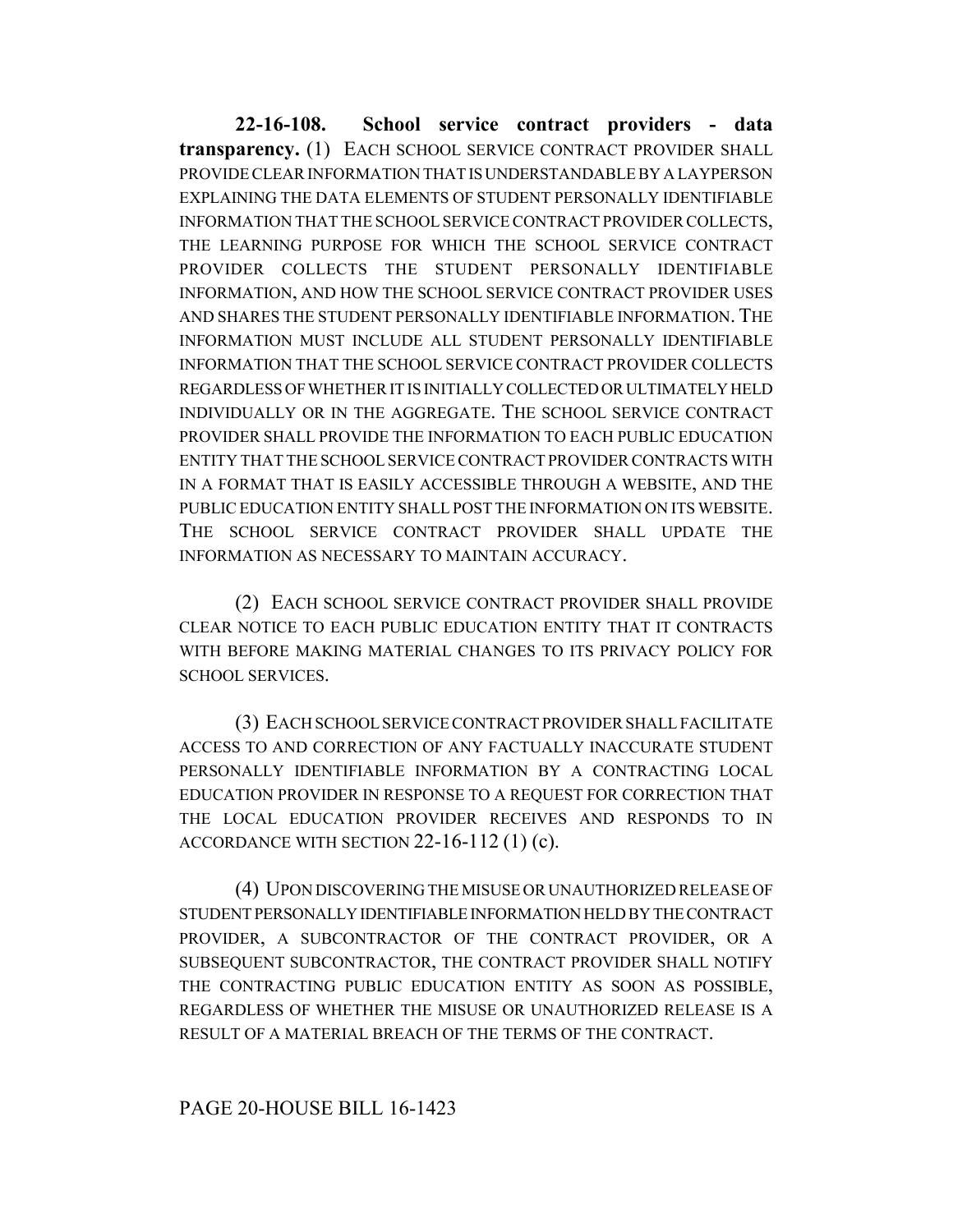**22-16-109. School service contract provider - use of data.** (1) (a) A SCHOOL SERVICE CONTRACT PROVIDER MAY COLLECT, USE, AND SHARE STUDENT PERSONALLY IDENTIFIABLE INFORMATION ONLY FOR THE PURPOSES AUTHORIZED IN THE CONTRACT BETWEEN THE SCHOOL SERVICE CONTRACT PROVIDER AND A PUBLIC EDUCATION ENTITY OR WITH THE CONSENT OF THE STUDENT WHO IS THE SUBJECT OF THE INFORMATION OR THE STUDENT'S PARENT.

(b) A SCHOOL SERVICE CONTRACT PROVIDER MUST OBTAIN THE CONSENT OF THE STUDENT OR THE STUDENT'S PARENT BEFORE USING STUDENT PERSONALLY IDENTIFIABLE INFORMATION IN A MANNER THAT IS MATERIALLY INCONSISTENT WITH THE SCHOOL SERVICE CONTRACT PROVIDER'S PRIVACY POLICY OR MATERIALLY INCONSISTENT WITH THE CONTRACT BETWEEN THE SCHOOL SERVICE CONTRACT PROVIDER AND THE PUBLIC EDUCATION ENTITY THAT APPLIES TO THE COLLECTION OF THE STUDENT PERSONALLY IDENTIFIABLE INFORMATION.

(2) A SCHOOL SERVICE CONTRACT PROVIDER SHALL NOT:

(a) SELL STUDENT PERSONALLY IDENTIFIABLE INFORMATION; EXCEPT THAT THIS PROHIBITION DOES NOT APPLY TO THE PURCHASE, MERGER, OR OTHER TYPE OF ACQUISITION OF A SCHOOL SERVICE CONTRACT PROVIDER, OR ANY ASSETS OF A SCHOOL SERVICE CONTRACT PROVIDER, BY ANOTHER ENTITY, SO LONG AS THE SUCCESSOR ENTITY CONTINUES TO BE SUBJECT TO THE PROVISIONS OF THIS ARTICLE WITH RESPECT TO STUDENT PERSONALLY IDENTIFIABLE INFORMATION THAT THE SCHOOL SERVICE CONTRACT PROVIDER ACQUIRED WHILE SUBJECT TO THE PROVISIONS OF THIS ARTICLE;

(b) USE OR SHARE STUDENT PERSONALLY IDENTIFIABLE INFORMATION FOR PURPOSES OF TARGETED ADVERTISING TO STUDENTS; OR

(c) USE STUDENT PERSONALLY IDENTIFIABLE INFORMATION TO CREATE A PERSONAL PROFILE OF A STUDENT OTHER THAN FOR SUPPORTING PURPOSES AUTHORIZED BY THE CONTRACTING PUBLIC EDUCATION ENTITY OR WITH THE CONSENT OF THE STUDENT OR THE STUDENT'S PARENT.

(3) NOTWITHSTANDING ANY PROVISION OF PARAGRAPH (b) OF SUBSECTION (1) OR OF SUBSECTION (2) OF THIS SECTION TO THE CONTRARY:

### PAGE 21-HOUSE BILL 16-1423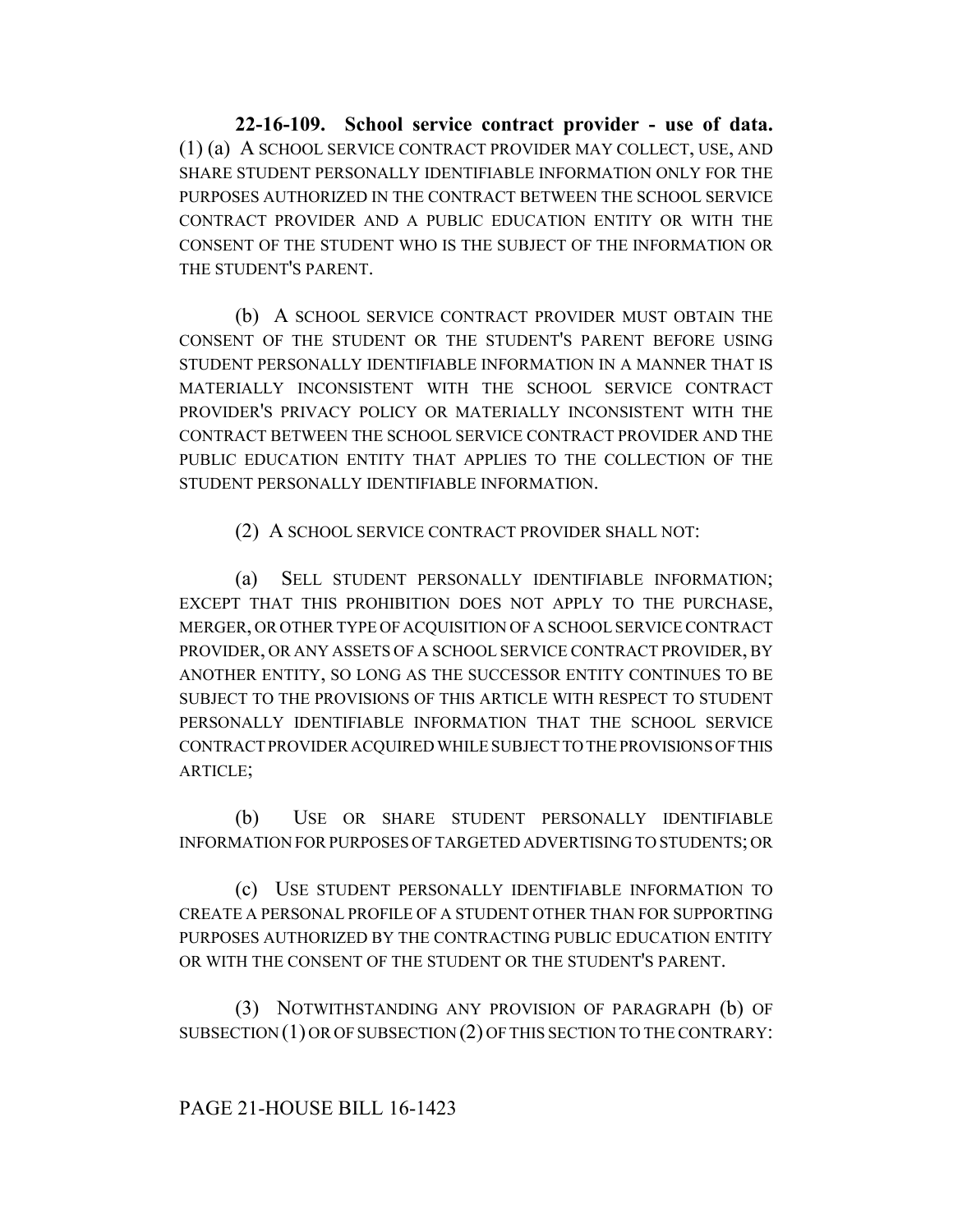(a) (I) A SCHOOL SERVICE CONTRACT PROVIDER MAY USE OR DISCLOSE STUDENT PERSONALLY IDENTIFIABLE INFORMATION TO:

(A) ENSURE LEGAL OR REGULATORY COMPLIANCE OR TO TAKE PRECAUTIONS AGAINST LIABILITY;

(B) RESPOND TO OR PARTICIPATE IN THE JUDICIAL PROCESS;

(C) PROTECT THE SAFETY OF USERS OR OTHERS ON THE SCHOOL SERVICE CONTRACT PROVIDER'S WEBSITE, ONLINE SERVICE, ONLINE APPLICATION, OR MOBILE APPLICATION; OR

(D) INVESTIGATE A MATTER RELATED TO PUBLIC SAFETY.

(II) IF A SCHOOL SERVICE CONTRACT PROVIDER USES OR DISCLOSES STUDENT PERSONALLY IDENTIFIABLE INFORMATION AS ALLOWED IN SUBPARAGRAPH (I) OF THIS PARAGRAPH (a), THE CONTRACT PROVIDER SHALL NOTIFY THE CONTRACTING PUBLIC EDUCATION ENTITY AS SOON AS POSSIBLE AFTER THE USE OR DISCLOSURE OF THE INFORMATION.

(b) A SCHOOL SERVICE CONTRACT PROVIDER MAY USE, OR DISCLOSE STUDENT PERSONALLY IDENTIFIABLE INFORMATION TO, A SUBCONTRACTOR ONLY IF THE SCHOOL SERVICE CONTRACT PROVIDER CONTRACTUALLY REQUIRES THE SUBCONTRACTOR TO COMPLY WITH SECTION 22-16-108, THIS SECTION, AND SECTIONS 22-16-110 AND 22-16-111. THE PROVISIONS OF THIS PARAGRAPH (b) APPLY TO THE ABILITY OF AN INITIAL OR SUBSEQUENT SUBCONTRACTOR TO FURTHER SUBCONTRACT. IF A PUBLIC EDUCATION ENTITY DETERMINES THAT AN INITIAL OR SUBSEQUENT SUBCONTRACTOR HAS COMMITTED A MATERIAL BREACH OF THE CONTRACT THAT INVOLVES THE MISUSE OR UNAUTHORIZED RELEASE OF STUDENT PERSONALLY IDENTIFIABLE INFORMATION, THE PUBLIC EDUCATION ENTITY SHALL COMPLY WITH THE REQUIREMENTS OF SECTION 22-16-105 (5) (a) OR 22-16-107 (2) (a), AS APPLICABLE; EXCEPT THAT THE PUBLIC EDUCATION ENTITY IS NOT REQUIRED TO CONSIDER TERMINATING THE CONTRACT IF THE SCHOOL SERVICE CONTRACT PROVIDER TERMINATES THE CONTRACT WITH THE SUBCONTRACTOR AS SOON AS POSSIBLE AFTER THE CONTRACT PROVIDER KNOWS OR HAS REASON TO KNOW OF THE INITIAL OR SUBSEQUENT SUBCONTRACTOR'S MATERIAL BREACH.

(4) FOR PURPOSES OF THIS SECTION AND SECTION 22-16-110, A

## PAGE 22-HOUSE BILL 16-1423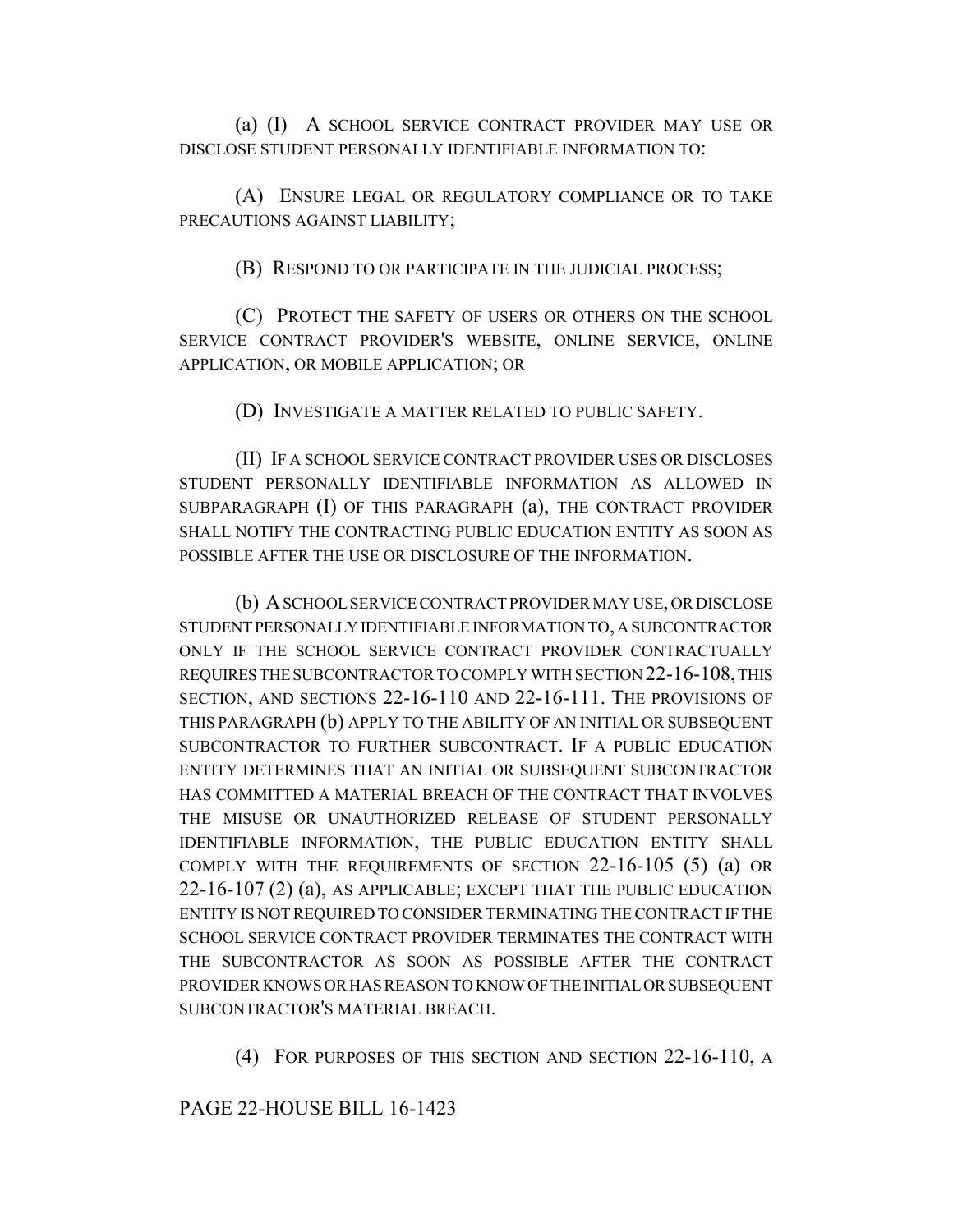STUDENT MAY CONSENT TO THE USE, SHARING, OR RETENTION OF THE STUDENT'S STUDENT PERSONALLY IDENTIFIABLE INFORMATION ONLY IF THE STUDENT IS AT LEAST EIGHTEEN YEARS OF AGE OR LEGALLY EMANCIPATED.

**22-16-110. School service contract provider - data security data destruction.** (1) EACH SCHOOL SERVICE CONTRACT PROVIDER SHALL MAINTAIN A COMPREHENSIVE INFORMATION SECURITY PROGRAM THAT IS REASONABLY DESIGNED TO PROTECT THE SECURITY, PRIVACY, CONFIDENTIALITY, AND INTEGRITY OF STUDENT PERSONALLY IDENTIFIABLE INFORMATION.THE INFORMATION SECURITY PROGRAM MUST MAKE USE OF APPROPRIATE ADMINISTRATIVE, TECHNOLOGICAL, AND PHYSICAL SAFEGUARDS.

(2) DURING THE TERM OF A CONTRACT BETWEEN A SCHOOL SERVICE CONTRACT PROVIDER AND A PUBLIC EDUCATION ENTITY, IF THE CONTRACTING PUBLIC EDUCATION ENTITY REQUESTS DESTRUCTION OF A STUDENT'S STUDENT PERSONALLY IDENTIFIABLE INFORMATION COLLECTED, GENERATED, OR INFERRED AS A RESULT OF THE CONTRACT, THE CONTRACTING SCHOOL SERVICE CONTRACT PROVIDER SHALL DESTROY THE INFORMATION AS SOON AS PRACTICABLE AFTER THE DATE OF THE REQUEST UNLESS:

(a) THE SCHOOL SERVICE CONTRACT PROVIDER OBTAINS THE CONSENT OF THE STUDENT OR THE STUDENT'S PARENT TO RETAIN THE STUDENT'S STUDENT PERSONALLY IDENTIFIABLE INFORMATION; OR

(b) THE STUDENT HAS TRANSFERRED TO ANOTHER PUBLIC EDUCATION ENTITY AND THE RECEIVING PUBLIC EDUCATION ENTITY HAS REQUESTED THAT THE SCHOOL SERVICE CONTRACT PROVIDER RETAIN THE STUDENT'S STUDENT PERSONALLY IDENTIFIABLE INFORMATION.

(3) FOLLOWING THE TERMINATION OR CONCLUSION OF A CONTRACT BETWEEN A SCHOOL SERVICE CONTRACT PROVIDER AND A PUBLIC EDUCATION ENTITY, THE SCHOOL SERVICE CONTRACT PROVIDER SHALL, WITHIN THE TIME PERIOD SPECIFIED IN THE CONTRACT, DESTROY ALL STUDENT PERSONALLY IDENTIFIABLE INFORMATION COLLECTED, GENERATED, OR INFERRED AS A RESULT OF THE CONTRACT. IF THE CONTRACT DOES NOT SPECIFY A PERIOD FOR DESTRUCTION OF STUDENT PERSONALLY IDENTIFIABLE INFORMATION, THE CONTRACT PROVIDER SHALL DESTROY THE INFORMATION WHEN THE INFORMATION IS NO LONGER

PAGE 23-HOUSE BILL 16-1423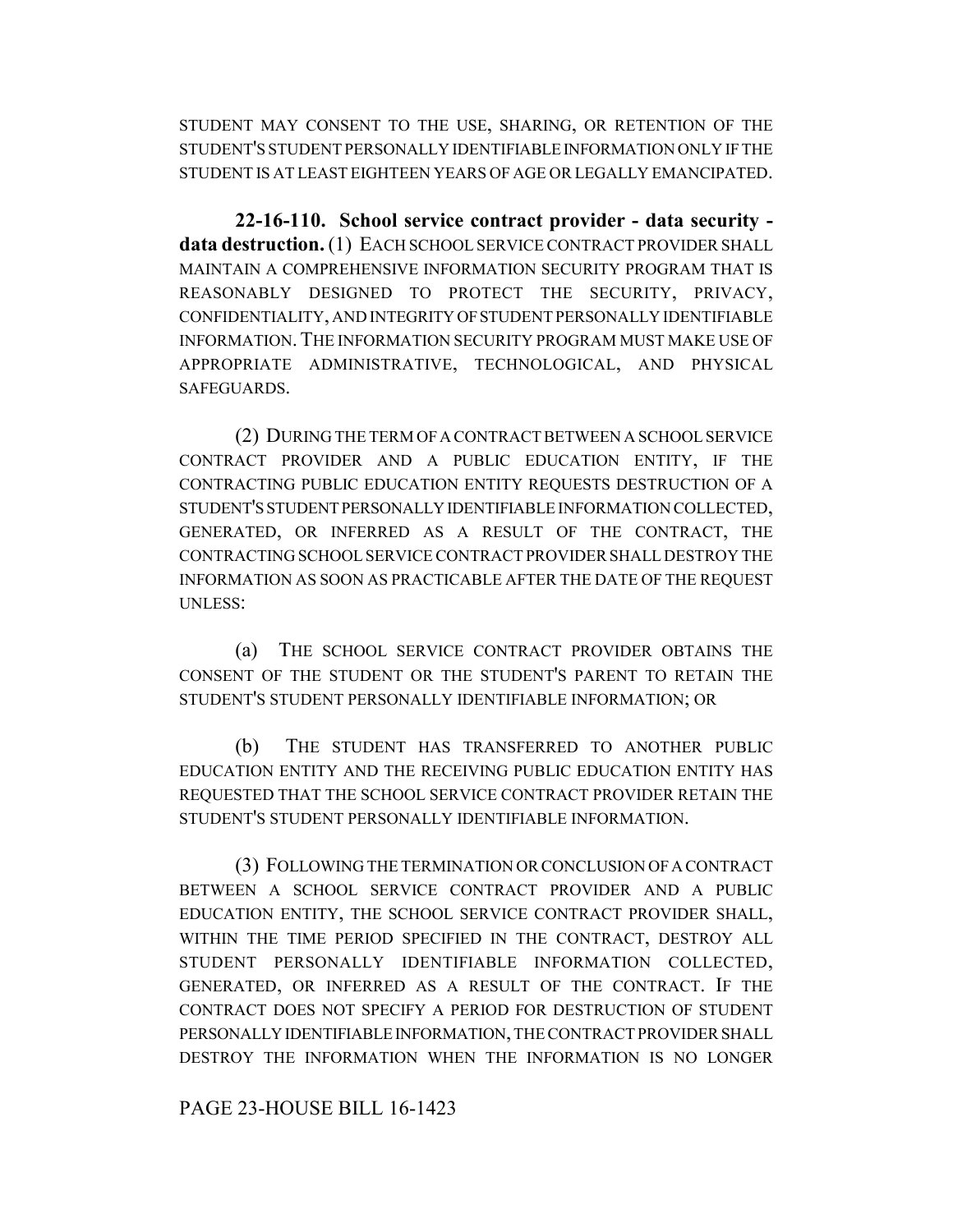NEEDED FOR THE PURPOSE OF THE CONTRACT BETWEEN THE CONTRACT PROVIDER AND THE PUBLIC EDUCATION ENTITY. THE CONTRACT PROVIDER SHALL NOTIFY THE PUBLIC EDUCATION ENTITY OF THE DATE UPON WHICH ALL OF THE STUDENT PERSONALLY IDENTIFIABLE INFORMATION IS DESTROYED.

**22-16-111. Use of data - exceptions - application of article.** (1) NOTWITHSTANDING ANY PROVISION OF THIS ARTICLE TO THE CONTRARY, THIS ARTICLE DOES NOT PROHIBIT THE USE OF STUDENT PERSONALLY IDENTIFIABLE INFORMATION TO:

(a) USE ADAPTIVE LEARNING OR DESIGN PERSONALIZED OR CUSTOMIZED EDUCATION;

(b) MAINTAIN, DEVELOP, SUPPORT, IMPROVE, OR DIAGNOSE A SCHOOL SERVICE CONTRACT PROVIDER'S WEBSITE, ONLINE SERVICE, ONLINE APPLICATION, OR MOBILE APPLICATION;

(c) PROVIDE RECOMMENDATIONS FOR SCHOOL, EDUCATIONAL, OR EMPLOYMENT PURPOSES WITHIN A SCHOOL SERVICE, SO LONG AS THE RESPONSE IS NOT DETERMINED IN WHOLE OR IN PART BY PAYMENT OR OTHER CONSIDERATION FROM A THIRD PARTY;

(d) RESPOND TO A STUDENT'S REQUEST FOR INFORMATION OR FOR FEEDBACK SO LONG AS THE INFORMATION OR RESPONSE IS NOT DETERMINED IN WHOLE OR IN PART BY PAYMENT OR OTHER CONSIDERATION FROM A THIRD PARTY;

(e) IDENTIFY FOR THE STUDENT, ONLY WITH THE WRITTEN CONSENT OF THE STUDENT OR THE STUDENT'S PARENT, INSTITUTIONS OF HIGHER EDUCATION OR SCHOLARSHIP PROVIDERS THAT ARE SEEKING STUDENTS WHO MEET SPECIFIC CRITERIA, REGARDLESS OF WHETHER THE IDENTIFIED INSTITUTIONS OF HIGHER EDUCATION OR SCHOLARSHIP PROVIDERS PROVIDE CONSIDERATION TO THE SCHOOL SERVICES CONTRACT PROVIDER;

(f) IN ACCORDANCE WITH THE TERMS OF A CONTRACT BETWEEN THE SCHOOL SERVICE CONTRACT PROVIDER AND A PUBLIC EDUCATION ENTITY, PRODUCE AND DISTRIBUTE, FREE OR FOR CONSIDERATION, STUDENT CLASS PHOTOS AND YEARBOOKS ONLY TO THE PUBLIC EDUCATION ENTITY, STUDENTS, PARENTS, OR INDIVIDUALS AUTHORIZED BY PARENTS; OR

PAGE 24-HOUSE BILL 16-1423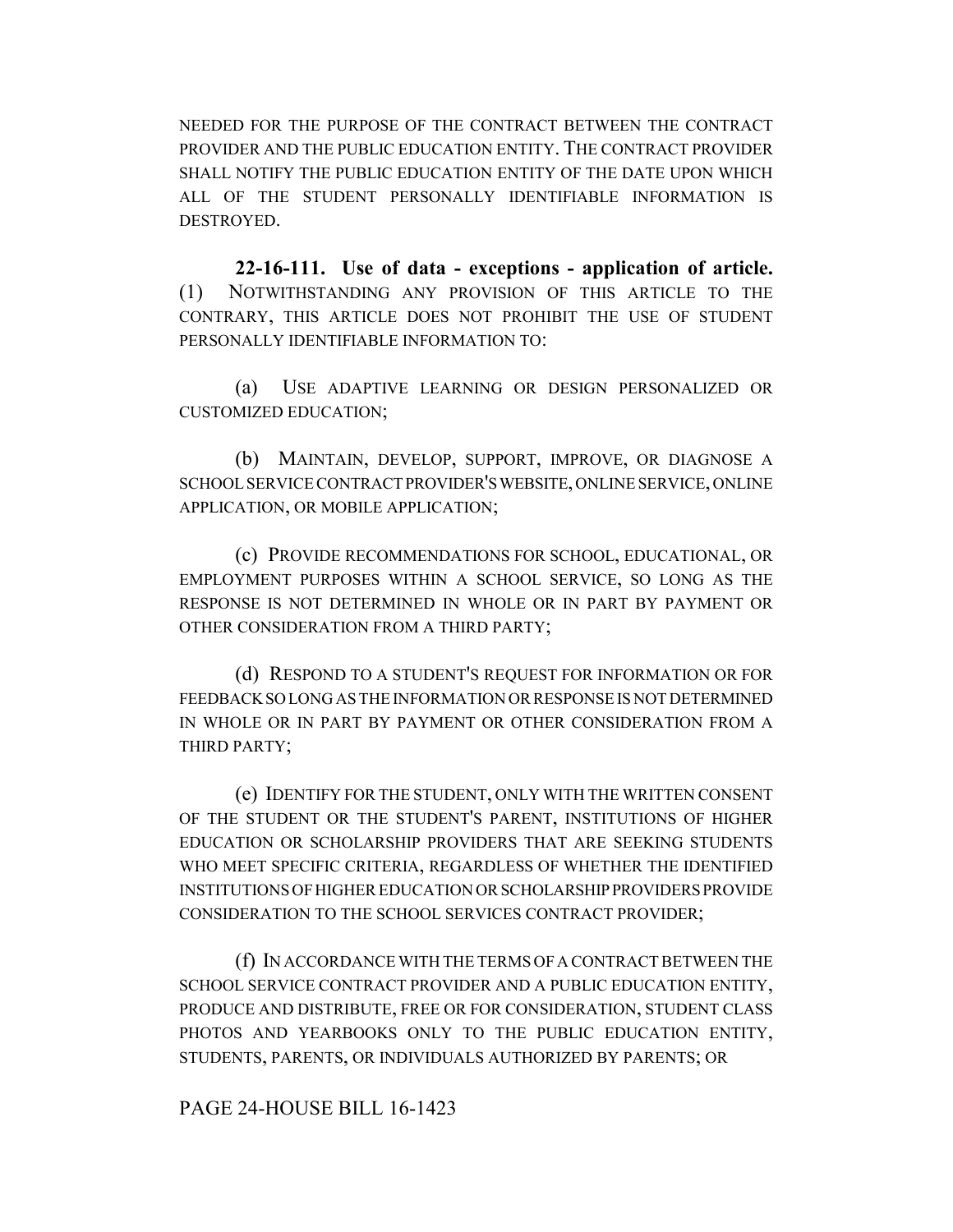(g) PROVIDE FOR THE STUDENT, ONLY WITH THE EXPRESS WRITTEN CONSENT OF THE STUDENT OR THE STUDENT'S PARENT GIVEN IN RESPONSE TO CLEAR AND CONSPICUOUS NOTICE, ACCESS TO EMPLOYMENT OPPORTUNITIES, EDUCATIONAL SCHOLARSHIPS OR FINANCIAL AID, OR POSTSECONDARY EDUCATION OPPORTUNITIES, REGARDLESS OF WHETHER THE SCHOOL SERVICES CONTRACT PROVIDER RECEIVES CONSIDERATION FROM ONE OR MORE THIRD PARTIES IN EXCHANGE FOR THE STUDENT PERSONALLY IDENTIFIABLE INFORMATION. THIS EXCEPTION APPLIES ONLY TO SCHOOL SERVICES CONTRACT PROVIDERS THAT PROVIDE NATIONALLY RECOGNIZED ASSESSMENTS THAT POSTSECONDARY INSTITUTIONS OF HIGHER EDUCATION USE IN MAKING ADMISSIONS DECISIONS.

(2) THIS ARTICLE DOES NOT:

(a) IMPOSE A DUTY ON A PROVIDER OF AN INTERACTIVE COMPUTER SERVICE, AS DEFINED IN 47 U.S.C. SEC. 230, TO REVIEW OR ENFORCE COMPLIANCE WITH THIS ARTICLE BY SCHOOL SERVICE CONTRACT PROVIDERS OR SCHOOL SERVICE ON-DEMAND PROVIDERS;

(b) IMPEDE THE ABILITY OF A STUDENT TO DOWNLOAD, EXPORT, OR OTHERWISE SAVE OR MAINTAIN HIS OR HER OWN STUDENT PERSONALLY IDENTIFIABLE INFORMATION OR DOCUMENTS;

(c) LIMIT INTERNET SERVICE PROVIDERS FROM PROVIDING INTERNET CONNECTIVITY TO PUBLIC SCHOOLS OR TO STUDENTS AND THEIR FAMILIES;

(d) PROHIBIT A SCHOOL SERVICE CONTRACT PROVIDER FROM MARKETING EDUCATIONAL PRODUCTS DIRECTLY TO PARENTS SO LONG AS THE MARKETING DOES NOT RESULT FROM THE USE OF STUDENT PERSONALLY IDENTIFIABLE INFORMATION OBTAINED BY THE SCHOOL SERVICE CONTRACT PROVIDER AS A RESULT OF PROVIDING ITS WEBSITE, ONLINE SERVICE, ONLINE APPLICATION, OR MOBILE APPLICATION; OR

(e) IMPOSE A DUTY ON A PROVIDER OF AN ELECTRONIC STORE, GATEWAY, MARKETPLACE, OR OTHER MEANS OF PURCHASING OR DOWNLOADING SOFTWARE OR APPLICATIONS TO REVIEW OR ENFORCE COMPLIANCE WITH THIS ARTICLE ON THAT SOFTWARE OR THOSE APPLICATIONS.

(3) THE REQUIREMENTS SPECIFIED IN SECTIONS 22-16-108 TO

PAGE 25-HOUSE BILL 16-1423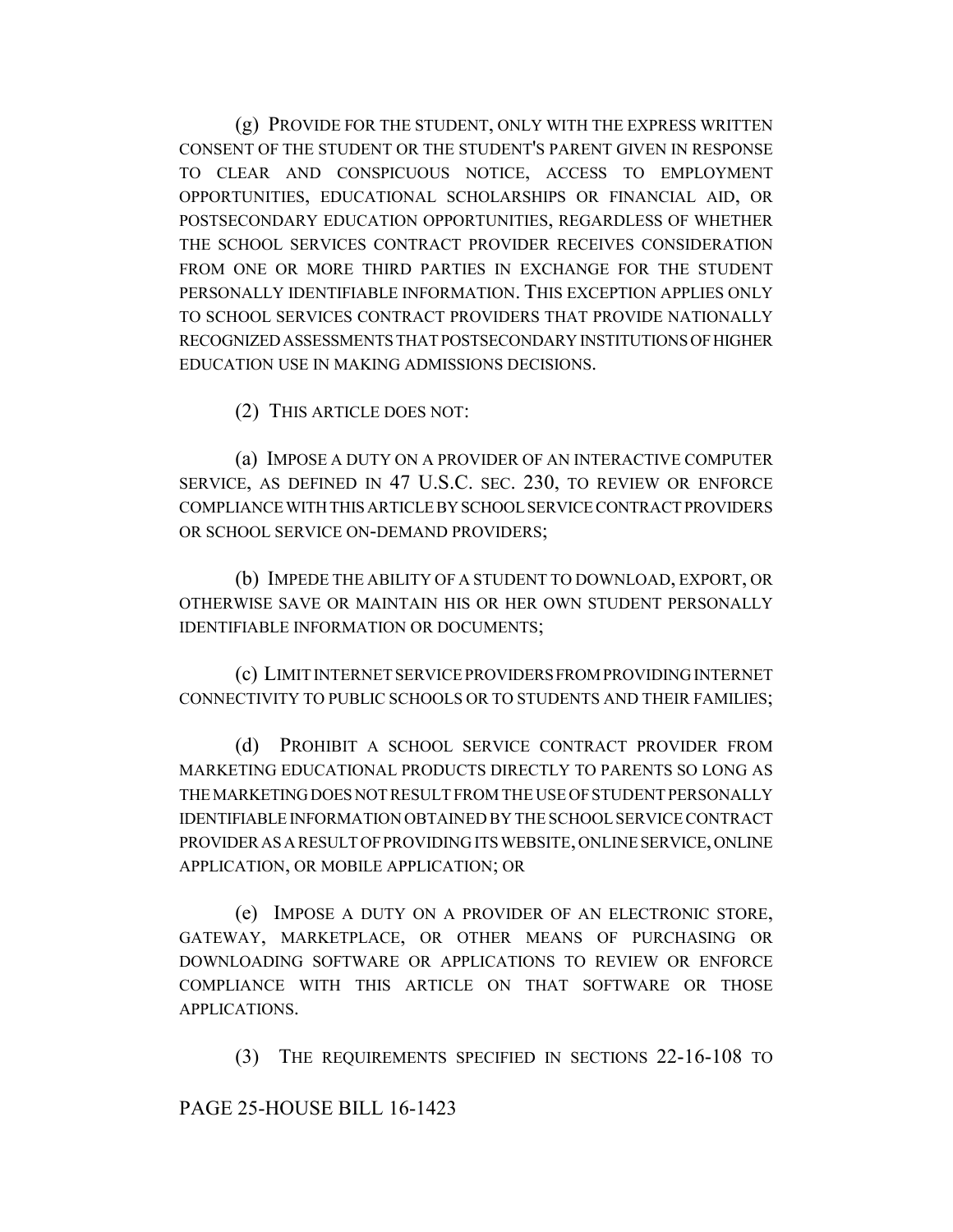22-16-110 APPLY TO SCHOOL SERVICE CONTRACT PROVIDERS THAT ENTER INTO OR RENEW CONTRACTS WITH PUBLIC EDUCATION ENTITIES ON OR AFTER THE EFFECTIVE DATE OF THIS ARTICLE.

**22-16-112. Parent rights - complaint policy.** (1) THE PARENT OF A STUDENT ENROLLED BY A LOCAL EDUCATION PROVIDER HAS THE RIGHT:

(a) TO INSPECT AND REVIEW HIS OR HER CHILD'S STUDENT PERSONALLY IDENTIFIABLE INFORMATION MAINTAINED BY THE LOCAL EDUCATION PROVIDER;

(b) TO REQUEST FROM THE LOCAL EDUCATION PROVIDER A PAPER OR ELECTRONIC COPY OF HIS OR HER CHILD'S STUDENT PERSONALLY IDENTIFIABLE INFORMATION, INCLUDING STUDENT PERSONALLY IDENTIFIABLE INFORMATION MAINTAINED BY A SCHOOL SERVICE CONTRACT PROVIDER. IF A PARENT REQUESTS AN ELECTRONIC COPY OF THE PARENT'S CHILD'S STUDENT PERSONALLY IDENTIFIABLE INFORMATION, THE LOCAL EDUCATION PROVIDER SHALL PROVIDE AN ELECTRONIC COPY OF THE STUDENT PERSONALLY IDENTIFIABLE INFORMATION UNLESS THE LOCAL EDUCATION PROVIDER DOES NOT MAINTAIN STUDENT PERSONALLY IDENTIFIABLE INFORMATION IN ELECTRONIC FORMAT AND REPRODUCING THE STUDENT PERSONALLY IDENTIFIABLE INFORMATION IN AN ELECTRONIC FORMAT WOULD BE UNDULY BURDENSOME.

(c) TO REQUEST CORRECTIONS TO FACTUALLY INACCURATE STUDENT PERSONALLY IDENTIFIABLE INFORMATION MAINTAINED BY A LOCAL EDUCATION PROVIDER. AFTER RECEIVING A REQUEST FOR CORRECTION THAT DOCUMENTS THE FACTUAL INACCURACY, THE LOCAL EDUCATION PROVIDER THAT MAINTAINS THE STUDENT PERSONALLY IDENTIFIABLE INFORMATION SHALL CORRECT THE FACTUAL INACCURACY AND CONFIRM THE CORRECTION TO THE PARENT WITHIN A REASONABLE AMOUNT OF TIME.

(2) (a) THE GOVERNING BOARD OF EACH LOCAL EDUCATION PROVIDER SHALL ADOPT A POLICY FOR HEARING COMPLAINTS FROM PARENTS REGARDING THE LOCAL EDUCATION PROVIDER'S COMPLIANCE WITH THE REQUIREMENTS OF THIS ARTICLE. AT A MINIMUM, THE POLICY MUST PROVIDE A PARENT THE OPPORTUNITY TO SUBMIT INFORMATION TO THE GOVERNING BOARD AND RECEIVE A HEARING BY THE GOVERNING BOARD AND MUST REQUIRE THE GOVERNING BOARD TO TAKE ACTION ON

PAGE 26-HOUSE BILL 16-1423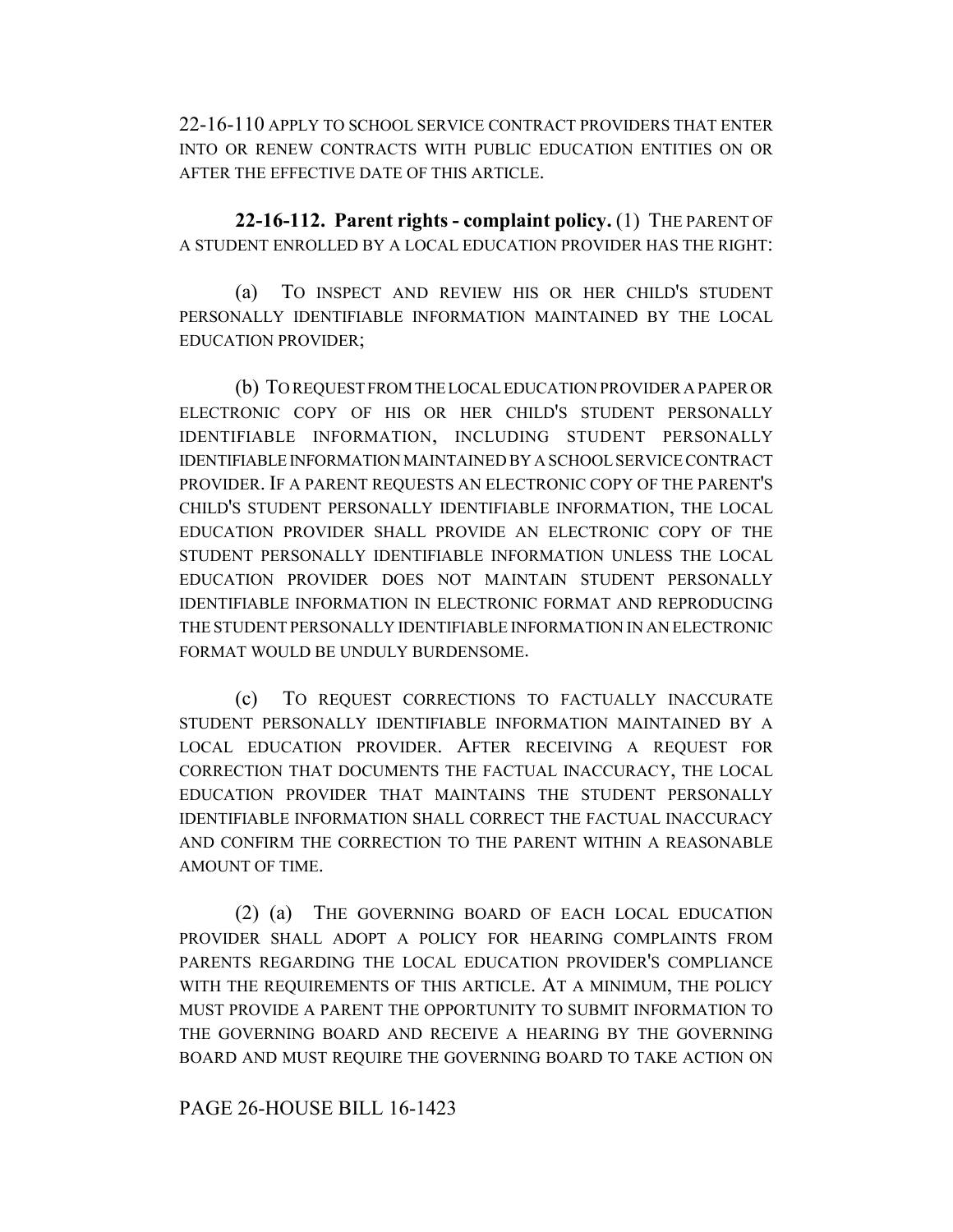#### THE PARENT'S COMPLAINT WITHIN SIXTY DAYS AFTER THE HEARING.

(b) IF A LOCAL EDUCATION PROVIDER DOES NOT COMPLY WITH THE REQUIREMENTS SPECIFIED IN THIS ARTICLE, A STUDENT'S PARENT MAY SUBMIT A COMPLAINT TO THE GOVERNING BOARD OF THE LOCAL EDUCATION PROVIDER IN ACCORDANCE WITH THE COMPLAINT POLICY ADOPTED IN ACCORDANCE WITH PARAGRAPH (a) OF THIS SUBSECTION (2).

**SECTION 2. Repeal of relocated provisions in this act.** In Colorado Revised Statutes, **repeal** 22-2-309; except that 22-2-309 (1) is not relocated.

**SECTION 3. Act subject to petition - effective date.** This act takes effect at 12:01 a.m. on the day following the expiration of the ninety-day period after final adjournment of the general assembly (August 10, 2016, if adjournment sine die is on May 11, 2016); except that, if a referendum petition is filed pursuant to section 1 (3) of article V of the state constitution against this act or an item, section, or part of this act within such period, then the act, item, section, or part will not take effect unless